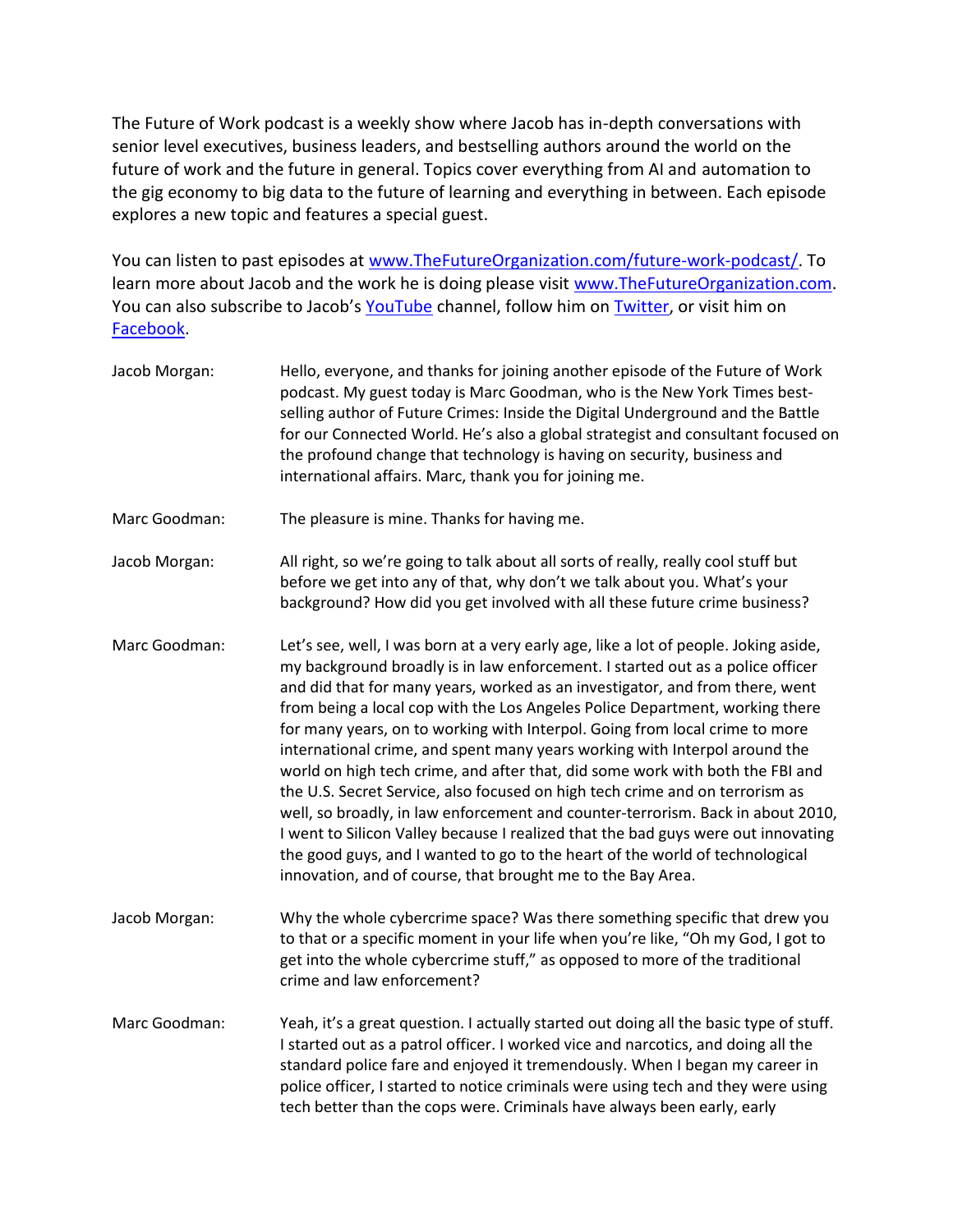|               | adopters of technology, and I certainly saw that when I was on patrol. Bad guys<br>had pagers long before the general public did. Back in the time, in the late<br>1980s, the only people who had pagers were doctors and yet, drug dealers and<br>gang members had pagers early. Before any police officer I knew had a<br>cellphone, drug dealers and pimps and others were using cellphone technology,<br>so in order to keep up with the criminals and their rapid adaptations to new<br>technologies, I realized that I had to learn about it myself. I did all the standard<br>stuff but I always was particularly fascinated by the way that criminals innovate,<br>so I focused quite a bit on new methods of criminal innovation and technology<br>has been central to that.                                                                                                                                                                                                                                                                                                                                                                                                                               |
|---------------|---------------------------------------------------------------------------------------------------------------------------------------------------------------------------------------------------------------------------------------------------------------------------------------------------------------------------------------------------------------------------------------------------------------------------------------------------------------------------------------------------------------------------------------------------------------------------------------------------------------------------------------------------------------------------------------------------------------------------------------------------------------------------------------------------------------------------------------------------------------------------------------------------------------------------------------------------------------------------------------------------------------------------------------------------------------------------------------------------------------------------------------------------------------------------------------------------------------------|
| Jacob Morgan: | Today, when you're not on an airplane, I think you said you're based near the<br>Bay Area or in L.A., but what's a typical day like for you, in the life of Marc? Are<br>you up at 5:00, 6:00 in the morning? Do you have some specific routines of what<br>a day looks like for you or is it just chaos all the time?                                                                                                                                                                                                                                                                                                                                                                                                                                                                                                                                                                                                                                                                                                                                                                                                                                                                                              |
| Marc Goodman: | It's chaos all the time. Entropy is the natural order of things in the world and it's<br>also the natural order of things in my life. It's quite a variety, so one day I could<br>be giving a keynote address to 10,000 people in Vegas about what they or their<br>companies can do to protect themselves, and another day I'm working with a<br>law enforcement agency in the United States or overseas, about how they can<br>go ahead and iterate and innovate to keep up with the pace of change in<br>policing and technology, and another day I'm just giving a lecture to a bunch of<br>high school kids about what they can do to protect themselves online. In<br>between all of that, I do a fair amount of research about all the latest trends,<br>both on the positive side and on the negative side, so I work with some amazing<br>people at Silicon Valley Singularity University. I have friends who are literally<br>astronauts and roboticists, and geneticists, and synthetic biologists, and I often<br>shadow them and take in all the latest, greatest changes that they are<br>discovering, and then, circle around and see how that can be used and abused<br>by other people in society. |
| Jacob Morgan: | Then, you got to find time to eat and exercise, and have a life.                                                                                                                                                                                                                                                                                                                                                                                                                                                                                                                                                                                                                                                                                                                                                                                                                                                                                                                                                                                                                                                                                                                                                    |
| Marc Goodman: | That would be useful. I haven't found time for that yet, but yes, it would be very<br>useful to find that time.                                                                                                                                                                                                                                                                                                                                                                                                                                                                                                                                                                                                                                                                                                                                                                                                                                                                                                                                                                                                                                                                                                     |
| Jacob Morgan: | So, no eating, we would just plug you into an IV and ship you off to wherever<br>you needed to go.                                                                                                                                                                                                                                                                                                                                                                                                                                                                                                                                                                                                                                                                                                                                                                                                                                                                                                                                                                                                                                                                                                                  |
| Marc Goodman: | Yeah, exactly.                                                                                                                                                                                                                                                                                                                                                                                                                                                                                                                                                                                                                                                                                                                                                                                                                                                                                                                                                                                                                                                                                                                                                                                                      |
| Jacob Morgan: | That's the way that we're going. All right, so I know a lot of people are really<br>interested in the whole privacy and security issues, especially as it pertains to<br>how we work, but maybe if we start from a macro level. Can you give us a sense<br>of how crime has changed over the past few years? What is so different now<br>versus crime 10 years ago, 20 years ago?                                                                                                                                                                                                                                                                                                                                                                                                                                                                                                                                                                                                                                                                                                                                                                                                                                   |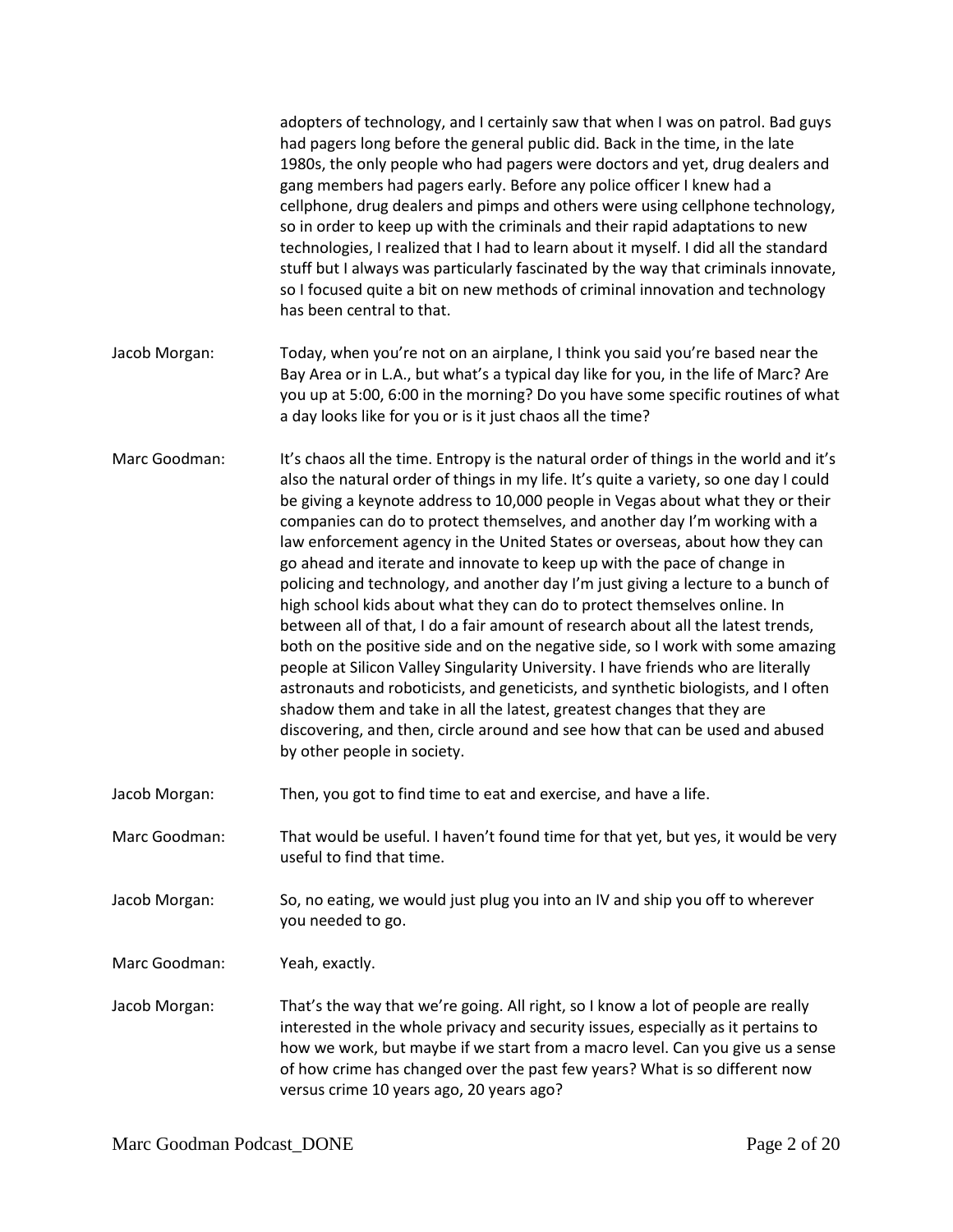## Marc Goodman: That's a really interesting question and it's one I think about a lot, because crime is changing, and it's changing tremendously in ways that the general public doesn't understand and that also, that law enforcement and government do not understand. If you look back at crime over the generations or over the past centuries, there have been a few key changes. The first is location and the second is connection. When I talk about location, in the old days, meaning 1850s, you could be pretty clear on the fact that the criminal, the victim, the police, the judge, and the court, and the prosecutor [inaudible 00:09:51] be colocated. Even 25 years ago, if somebody committed a carjacking, we knew that they had physical contact with the victim, we knew that the police were going to investigate it with the local police force, somebody walks into a bank in midtown Manhattan and holds up the bank, it's very clear who the cops are going to be, who the prosecutor is going to be, that the victim and the police are all co-located, which made investigating crime really easy, in retrospect, because all the evidence was local, all the jurisdiction was local.

Now, that has completely changed with the advent of the Internet. The overwhelming majority of crime that takes place today is committed over the Net and is non-local. What that looks like is, somebody in Moscow can hack into a computer system in [San Paulo 00:10:45], Brazil and from that system, break into another system in Kyoto, Japan, and from that system, ultimately attack somebody in San Francisco. The person who loses the money is in San Francisco, the person who perpetrated the crime may be in Russia, and all along the way, in Kyoto and San Paulo, you have evidence that needs to be gathered by different police departments and different jurisdictions and different courts, and different prosecutors. In effect, those systems work really, really poorly and really, really slowly. The ability to frankly get evidence like that can take years, two or three years to collect all that evidence, and yet, the criminals can change their IP address in a matter of seconds, so you no longer have co-location of victim, criminal, and evidence, which has really broken the criminal justice system because that San Francisco police officer has no authority whatsoever to make an arrest in Moscow.

I've said before, that the Internet has broken policing, and it absolutely has, but neither the general public or the cops have realized it. Now, of course, there's still local crime but increasingly, given your chances of getting caught, very few people, or smaller and smaller numbers of people are committing local crime and that's why we've seen this mass increase in Internet and technology-based crime because the chances of getting caught and prosecuted are infinitesimally small.

- Jacob Morgan: What's the most recent example that you think the public might be familiar with of some sort of a cybercrime? I know we heard of Target, we heard of Sony, was there anything that even happened more recently on a large scale? What was the-
- Marc Goodman: I would say probably the big one in the past 30 days has been the Equifax Hack-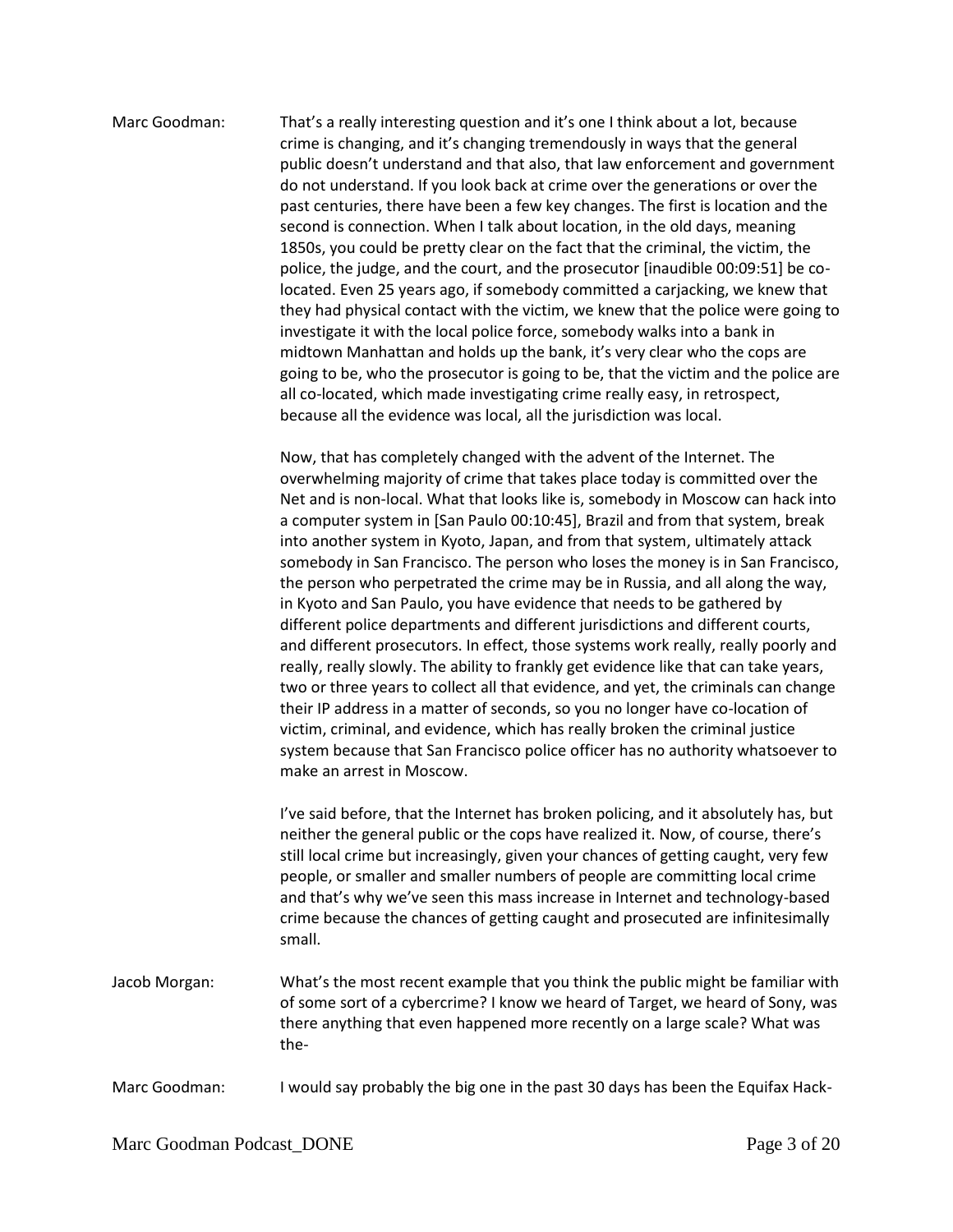Jacob Morgan: That's what I was going to say, Equifax.

Marc Goodman: Where over, yeah, over 150 million Americans have their credit files released. It was really bad, bad news. I wrote about Equifax in my book previously, because they have generally been an incredibly poor steward of public's information. They've been hacked numerous times before. The other credit bureaus have been hacked numerous times before, and the whole ridiculousness of the situation is pretty frustrating because nobody opts in to Equifax. Nobody asked them to collect information on you, they just do it, and then they sell that information to their real customers, who are banks and credit card agencies, and we all know that 50% of credit reports, if not more, contain major errors that affect your life, and you have to go through all this rigmarole to go ahead and fix it. They collect the information without your permission. The information that they collect most of the time is bad and is rife with errors and then, they're bad stewards of the information in that they leak every address you've ever lived at, your Social Security Number, your driver's license number, your credit card numbers, and beyond all of that, they've got the nerve to offer you "protection" for the data that they've lost, so the people who took on the responsibility to collect all these information have the unmitigated gall to try to charge you to protect you for the information that they leaked without your permission. The whole system is fairly corrupt and bankrupt in my opinion. Jacob Morgan: Yeah, no, it's pretty crazy, but how does this happen, right? I think people are

sort of familiar with what hacking means, but in the case of Equifax, I'm just curious, and it's probably a naïve and silly question to ask, but I'm sure other people have it. A couple of people get together and they say, "Hey, let's go hack Equifax." They spend a couple of weeks trying to figure out a way in there or ... What does that actual process of hacking a company mean? Do you plan it out months in advance, do you-

- Marc Goodman: What you're looking for me to do is to teach your audience how to become criminal hackers. Is that right?
- Jacob Morgan: Yeah, why don't you teach us how to do this ourselves, man?
- Marc Goodman: Right, so you can all end up in Federal prison.

Jacob Morgan: Exactly.

Marc Goodman: No, I think, to answer your question, each hack is unique and individual, but the one thing that we see increasingly is that cyber-attacks are automated. I guess this would be the third thing that is profoundly different from crimes in the past. In the old days, crimes were committed by human beings, right? Somebody had to take a gun or a knife and walk up to an old lady and try to steal her purse. Nowadays, that code can be written to actually carry out attacks. The overwhelming majority, 99% of cyber-attacks are automated. It means that there is software out there known as crime ware. There's software, and there's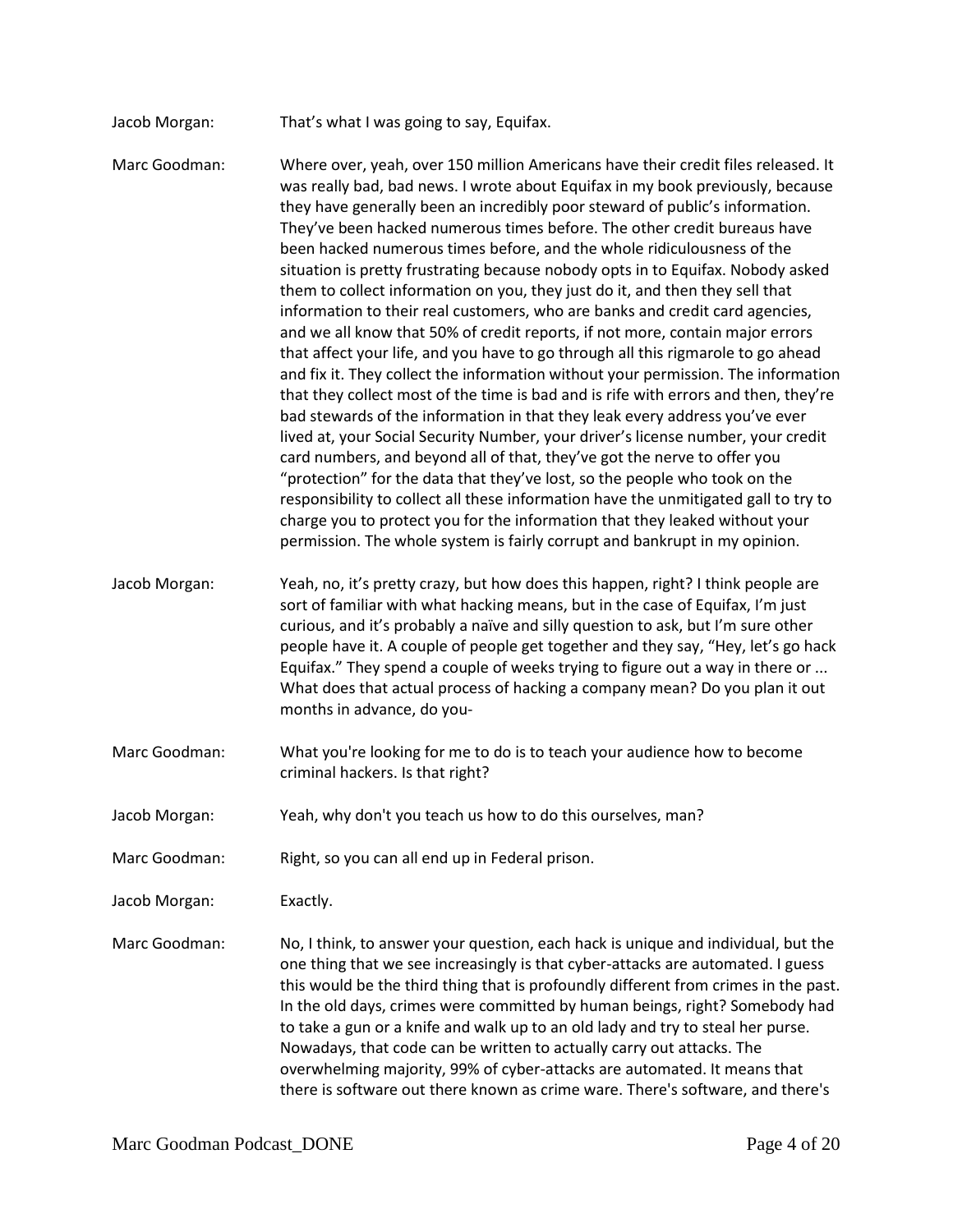crime ware. There's actually software that can be programmed to commit crime, in the same way that you have software that will help you write a letter, like Microsoft Word, or edit a photo like Photoshop. There is software that will do denial of service attacks, that will do credit card fraud, that will do identity theft. Really good hackers have come together and written programs that attack, try to break into systems, and steal both data proprietary and otherwise.

A small percentage of those attacks are customized or bespoke, and those are often the high level attacks. When you think of state-sponsored attacks, Russia going after somebody's email, or the NSA trying to penetrate somebody's computer system, whether it'd be in Iran or North Korea, those are highly customized, but that's a very, very small percentage. Certain amounts of industrial espionage are highly customized, but most of it is automated, and the fact that it's automated is a huge benefit for criminals. If you think about Facebook, their entire onboarding process is entirely automated. You sign up. You put in your information. You upload your pictures, and all they have to do is host the code, which is why they can have nearly 1.5 billion members online. It scales their business model scales, and that's why their valuation is so high. Well, criminals have learned from that and the process of robbing one or two people at a time is highly inefficient, but creating a code that can rob a million people or a few hundred million, that is a business model that scales. We've seen the numbers of victims grow exponentially.

A few years ago, we had the Target hack and 100 million accounts were compromised there. We thought that number was ridiculously huge until we learned that Yahoo announced that they had 500 million accounts that were breached. Then, about a year or two, after the initial disclosure, Yahoo mentioned, "Oh, actually, it was a billion accounts that were hacked." Just about a month ago, Yahoo said the number was three billion. Now, due to the interconnected nature of the Internet, it's possible for person to reach out and rob three billion people. That has never been possible before in the history of humanity. The fundamental nature of crime is changing really rapidly.

Jacob Morgan: Let's look at the Yahoo example, three billion people, what if somebody will say, "So what? It's inevitable. Somebody is always going to steal my username and my password." Personally, my wife always says, "Aren't you worried that somebody is going to take your wallet and somebody is going to have access to your credit cards?" I'm like, "No, not really." I'm at a point now where it's more of an inconvenience than I'm worried about somebody stealing my credit card info because I'll just cancel it, Chase has their protection, so and so. I feel like a lot of people are assuming that the privacy and security doesn't exist anymore, it's like it's inevitable, it will happen. If you look at something like Yahoo or Equifax, or Target, what's the big so what in there? Somebody has your username and password, or they know your address, what's happening with that information that is so harmful?

Marc Goodman: Well, a few things. First, I want to take on the issue of this being inevitable. I will go down fighting for both privacy and that people should not be hacked. That is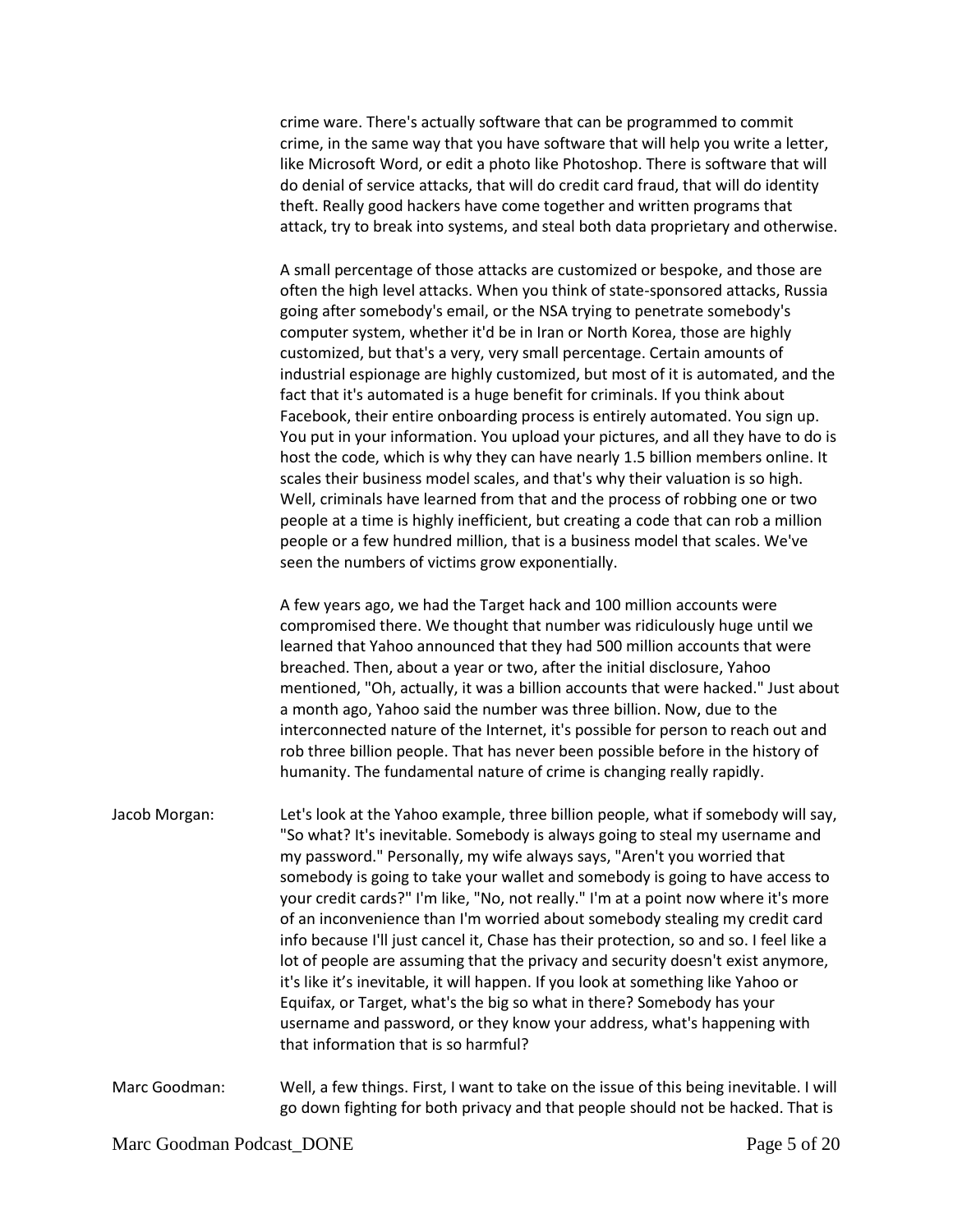something that I'm quite committed to. We can talk about that. I don't think it's inevitable that your house will be burglarized. I don't think it's inevitable that your car will be stolen, and yet, I don't know why we accept that it's inevitable that your accounts will be taken over or your personal information will leak. I think the fact that we surrender so easily to the process is part of the problem. The fact that people aren't outraged when this happens is surprising to me. Now, to your point, if you think about cybercrime as identity theft or credit card theft, yes. When Target gets hacked, that's 110 million credit cards that go out the door. With the Equifax, we had many millions of credit cards that went out the door. Yes, I understand that that happens. There's two types of attacks we have to talk about, ones that you can do something about and ones that you can't do something about.

There's a whole bunch of stuff that you can do to protect the data on your phone, and on your computer, and all the internet of things device that you have in your home, and we can talk about that. Then, there are other ways you become a victim of cybercrime through no fault of yours, because you shopped at Nordstrom's, or because you shopped at Target, or because you had a credit report at Equifax. Those types of things are harder to deal with, but what I want you and your audience to think about is that it's not just your credit card that is being hacked these days. There are so much information out there that leaks. Identity theft is actually much more serious than just having your credit card number replaced. We confound terms and we talk about, "Oh, yeah, I was a victim of identity theft. They took over my credit card." Actually, sustained identity theft where somebody goes out there and takes over not one of your credit cards, but all of your credit cards, and your Facebook account, and your credit profile, and starts taking loans in your names, and starts taking mortgages in your name.

That is really a very, very significant pain in the butt, and it could take you years, and years, and years to get back access to your own life. When somebody takes out loans in your name, or commits a credit card fraud in your name, those get reported to the police and warrants get issued, so you could be arrested because somebody else has misused your identity, somebody's been charged with forgery with your identity. That's one issue, but the data that's leaking nowadays, when somebody gets access to all of your Gmail accounts, and there's a lot of private information in there. Sometimes, people talk about really private stuff online, whether it'd be with their doctor, or with their psychologist, or with the person they're dating, or maybe they're married and they're dating somebody else. We saw some really interesting examples of private data leaking with the Ashley Madison hack. I'm not sure if you remember that case.

Jacob Morgan: I do, I do, of course.

Marc Goodman: Yeah, so there were 35 million people who paid to be a subscriber of Ashley Madison, and a whole bunch of really interesting stuff came out of that data breach. First of all, it was shocking to me that 35 million people paid to be part of that service, in case you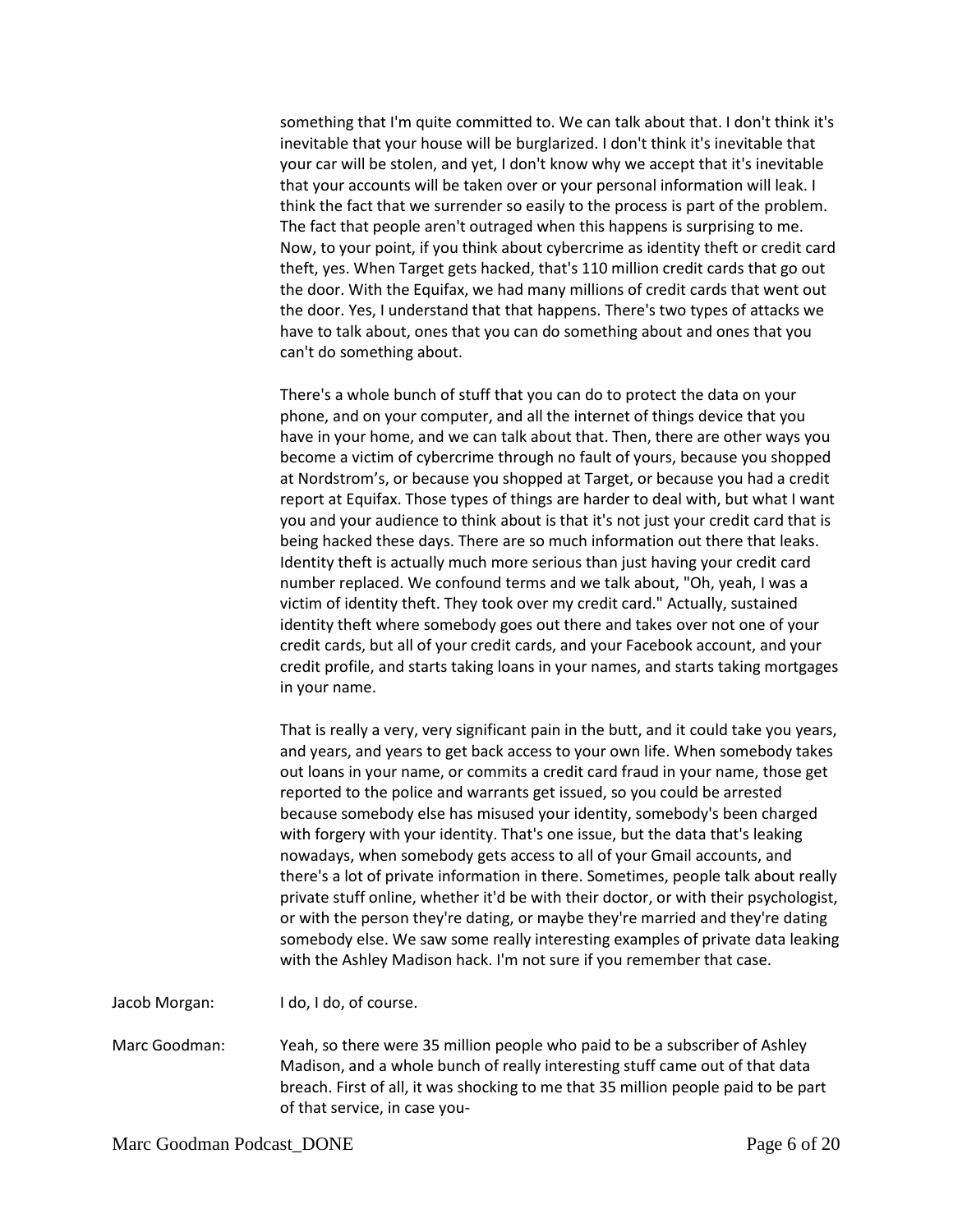Jacob Morgan: Can you let people know what Ashley Madison is, for those that aren't familiar?

Marc Goodman: Yeah, exactly. For those of you who don't routinely cheat on your spouses, Ashley Madison was a website whose motto was, "Life is short, have an affair." It was a dating service for people who were already married, and it offered them a way to cheat on their spouses. Obviously, that is something that most husbands or wives would not be thrilled with, if they found out that their partner was cheating on them, so the site offered discretion. Ultimately, they were hacked, and the names of those 35 million subscribers leaked. A bunch of really interesting things happened. First, criminal organizations got a hold of those list, and they started calling Ashley Madison subscribers, and they had your name, and your address, and your credit card, and they would call you up and say, "Hey, Joe, we've seen that you're subscribed to Ashley Madison, and we looked on Facebook and we see that your wife's name is Kate, and we're going to call Kate and tell her that you've been cheating on her unless you want to pay this amount in extortion." A whole bunch of people were bribed and extorted based upon that. The other thing that we saw was that there were probably at least a half a dozen suicides that were traced back to Ashley Madison.

> I believe a pastor somewhere in Canada killed himself. There was a police officer in Texas who committed suicide because they were so overcome with the shame of having cheated on their spouses. This is where private information is not just about your credit card number, but deep, deep personal secrets that people carry tremendous shames about, and led to actual death of human beings. For your audience, I want them to understand that cybercrime is not just about identity theft or credit cards. In this case, it was actually about people's lives, their deepest, darkest secrets. Your medical records could leak, and maybe you've got nothing in your medical record that you are worried about, but there are people out there that have had sexually transmitted diseases, that have HIV, that may be treated for all different types of disorders, that they want to keep private. Another way that we're seeing cybercrime manifest now is by hacking a video camera. You may think you've got nothing to hide but if you and your wife were in your bedroom, and there's a baby camera there, and some hacker is watching what you're doing, or is watching your wife breastfeed a child in the nursery through the baby camera, you definitely wouldn't want that information out there.

If you bring your cellphone into the bathroom, you probably don't want people spying on you through the camera on your cellphone. All of these things are other parts of cybercrime that the general public don't think about, and beyond that, there's something called critical infrastructure attacks, which can really cause havoc in societies. If you think about all the critical infrastructures of society, whether that be the electricity grid, the water grid, sewer grids, 911 systems, transportation systems, air traffic control, every single one of those systems relies upon a computer to work. There is no air traffic control without computers and radar of some sort. There is no electricity grid without computers to control all of that. Every single one of those computers is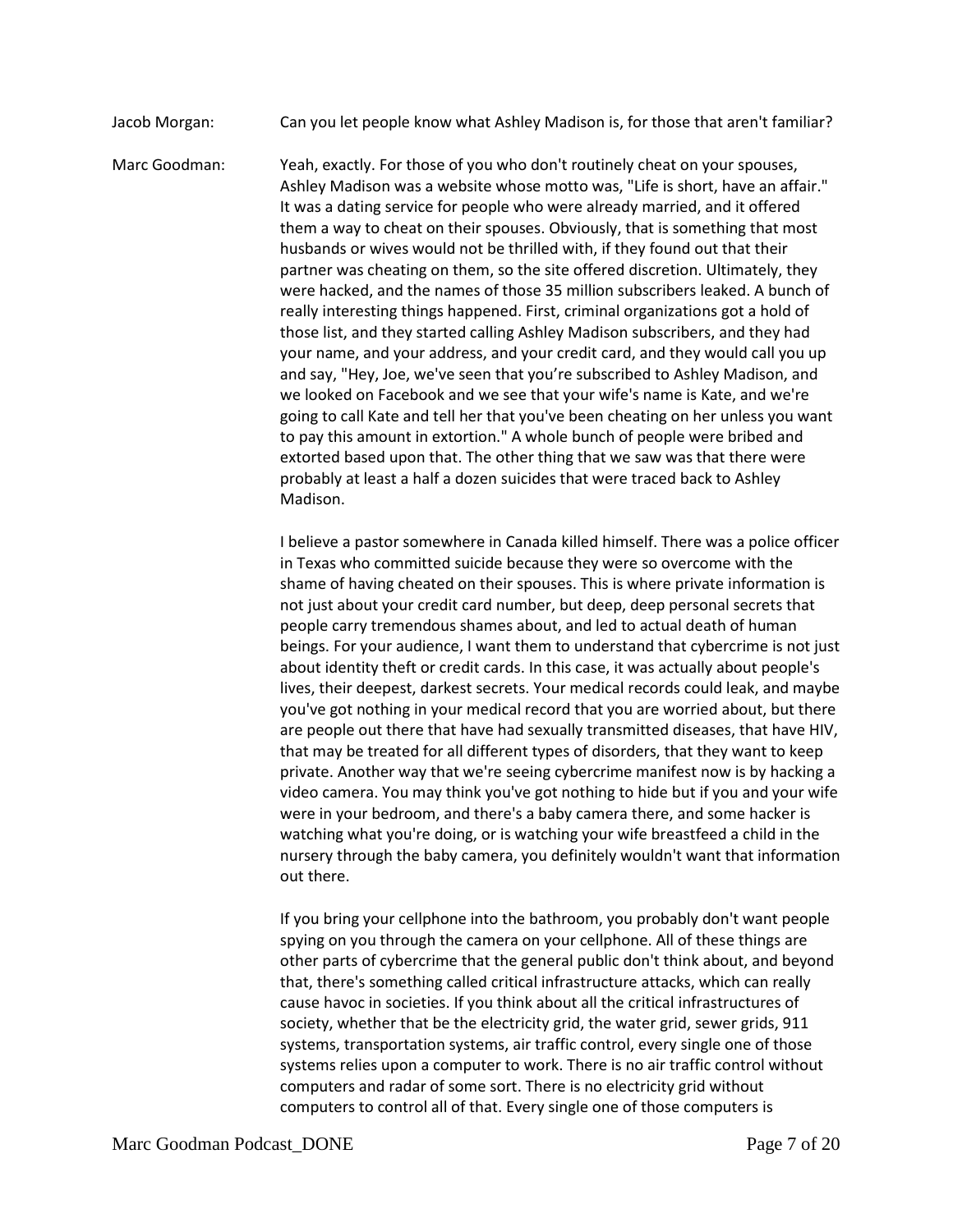hackable, and we're starting to see criminals go after these systems. We even are seeing governments do that. The Russians took down the Ukrainian air traffic control system at the airport in Kiev during their spat between Ukraine and Russia. We've seen Iran hack into a dam, a water dam in Upstate New York and they were able to cause a flood in New York State as a result of releasing the dam water.

We've seen 911 systems attacked through DDOS and the like, distributed denial of service attacks. We need to think broadly about what a computer is. Your phone is a computer. The camera in your house is a computer. Your car is a computer. We're now entering the days of connected cars. Most cars built in the past 10 years have onboard computers that are hackable. We've now seen people do that, and of course, criminals are going to target self-driving cars as well.

Jacob Morgan: You're scaring me, Mark.

Marc Goodman: Good. Then, my plan worked. My goal is not to scare you though, it really is to educate you. Step one is to understand it's not just identity theft. We live in a connected society and the basic fabric of our society is hackable. Now, I want people to understand that technology is awesome, I'm not anti-technology. All these same technologies, whether it'd be social media, online learning, advances in medicine, they're going to have huge positive impacts on society. Talk about cars being hackable, yeah, that's going to be a problem, but we currently have 40,000 people a year that die in the United States alone due to traffic accidents, mostly caused by humans doing a terrible job driving, either when they're drunk, or they're texting, or not paying attention. We could potentially solve that problem and have 40,000 people survive that otherwise wouldn't, thanks to self-driving cars, assuming we can protect the technology. Technology is going to rapidly extend human life. It will reduce infant mortality and it can cure diseases that were never previously curable.

> Technology is awesome, the only thing that I'm saying, and it's the message of my book, is that we need to take care. We need to protect these tools. Yes, we need to innovate, but we also need to think about the flip side of the technologies and begin to deal with that.

Jacob Morgan: In your book, you also had some pretty interesting examples of how terrorists were carrying out attacks on the ground based on data that they were getting online. Can you share maybe one or two of those examples as well? Because we've all been familiar, I think we're all familiar with a lot of the terrorist attacks that you've described, and a lot of the cyber hacking attacks that you've described, but we don't understand the other side of it, of how these things are happening, and how these people are actually using technology to make these things happen. We just see the attack getting carried out and say, "Oh, people burst into this building and they started shooting." But we don't have a context of, "Well, they actually figured all these out because they were using Google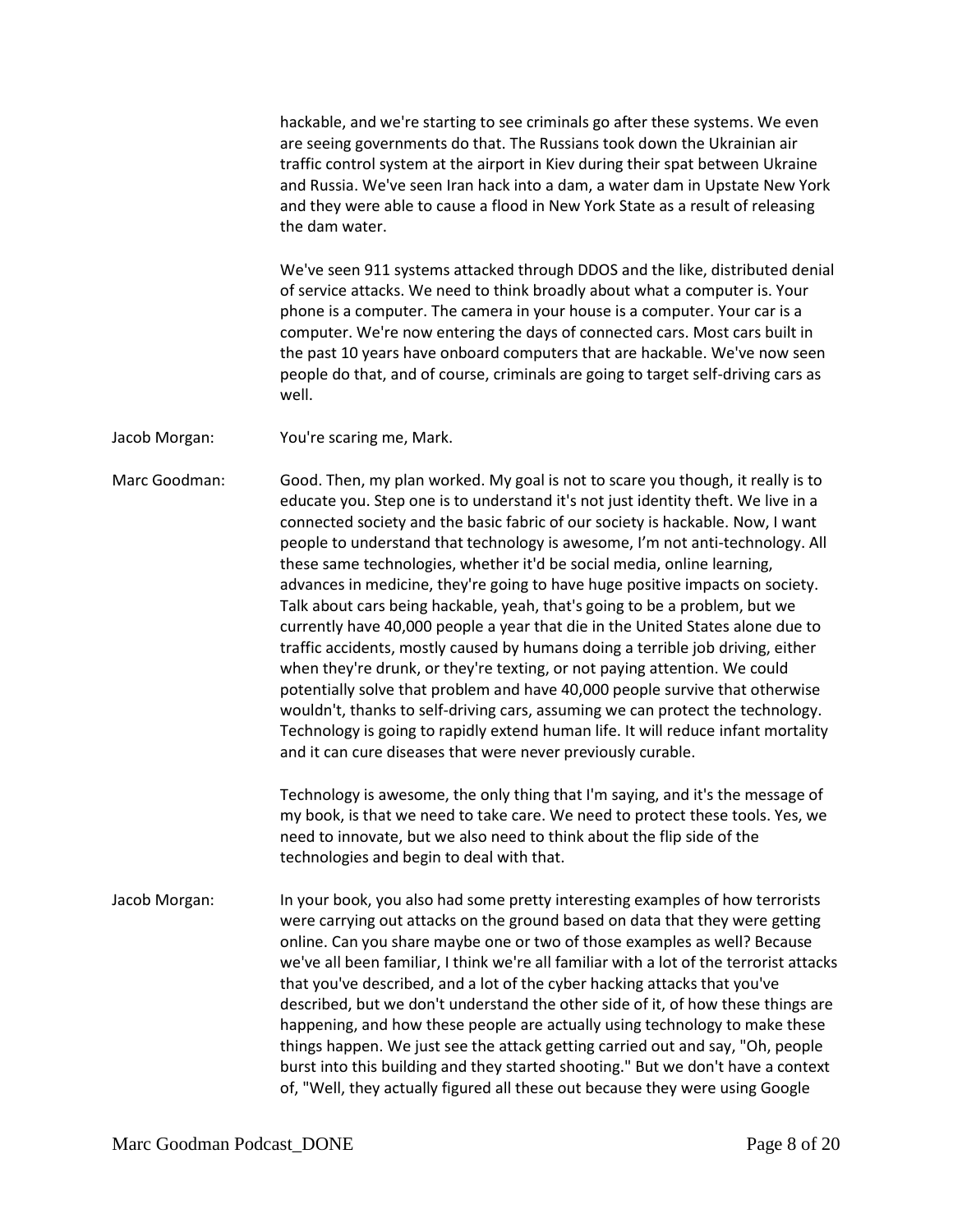Maps, they were using Twitter." Can you share some of those examples, because I thought they were scary, but very interesting?

Marc Goodman: Absolutely. People think of "terrorists" as being backwards people living in that country over there, that aren't very clever, and don't have much to live for, and that's why they're doing what they're doing. In some cases, that's true, but there are a lot of technologically sophisticated terrorists. If you go to the 9/11 attack, that was a pretty sophisticated attack. They had to learn how to fly jumbo jets, and take them over, and all of that stuff. There was a lot of technology behind that. If you go back, actually, to the first World Trade Center bombing in 1993, the one that most people have long forgotten about, that was carried out by a guy called Ramzi Yousef. He had a laptop computer, which back in 1993 was pretty rare. When the FBI identified and arrested him, they found that the data on his computer was fully encrypted. In a time when not many people were using computers, certainly not too many people were using laptops, and very few people were using encryption, you have the guy responsible for the first World Trade Center attack using encryption on his laptop to thwart the FBI, and in fact, it did.

> It took years for the FBI working with the NSA to be able to decrypt that laptop and uncover evidence. If you go back to the 2008 terrorist attack on Mumbai, in India, which I think is the one you're referencing from my book, that was perhaps one of the most technologically sophisticated terrorist attacks of all time. The criminals there created immense advance research on their targets. They did look at Google Maps, they knew exactly where they were going. They understood how to get to each location because they had practiced it in their training camps back in Pakistan, and used Google Maps extensively. Technology was good for research. Technology was good, in that case, for fundraising, and technology was used, in that case, to actually kill more people. One of the thing that most people don't realize about the 100 or so people who lost their lives the day of the ... or the hundreds more that were injured, is that the terrorists did something very clever. They actually set up a war room back in Pakistan. If you've watched any television show, with the FBI in it, something like 24, you always see the big command center with the big television screens, and all the blinky things going on.

> Guess what? Terrorists did that, too. The terrorists had set up their own war room back in Pakistan where they had people in direct touch with the terrorists on the ground back in Mumbai, who controlled them in real time. The terrorists operation center was watching BBC and CNN, and IBN, and all these other radio stations. As the news reports were saying things, "Oh, we think the terrorists are in Room 153 of the Taj Mahal Hotel, the terrorists' war room was calling the terrorists on the ground, in real time and saying, "Hey, are you in Room 153?" "Yes, we are." "BBC is reporting it. Get out of there now. Is there a camera?" They were able to reposition their troops in real time as a result of the information coming out both from social media and from the legacy media. That allowed them to kill many, many more people.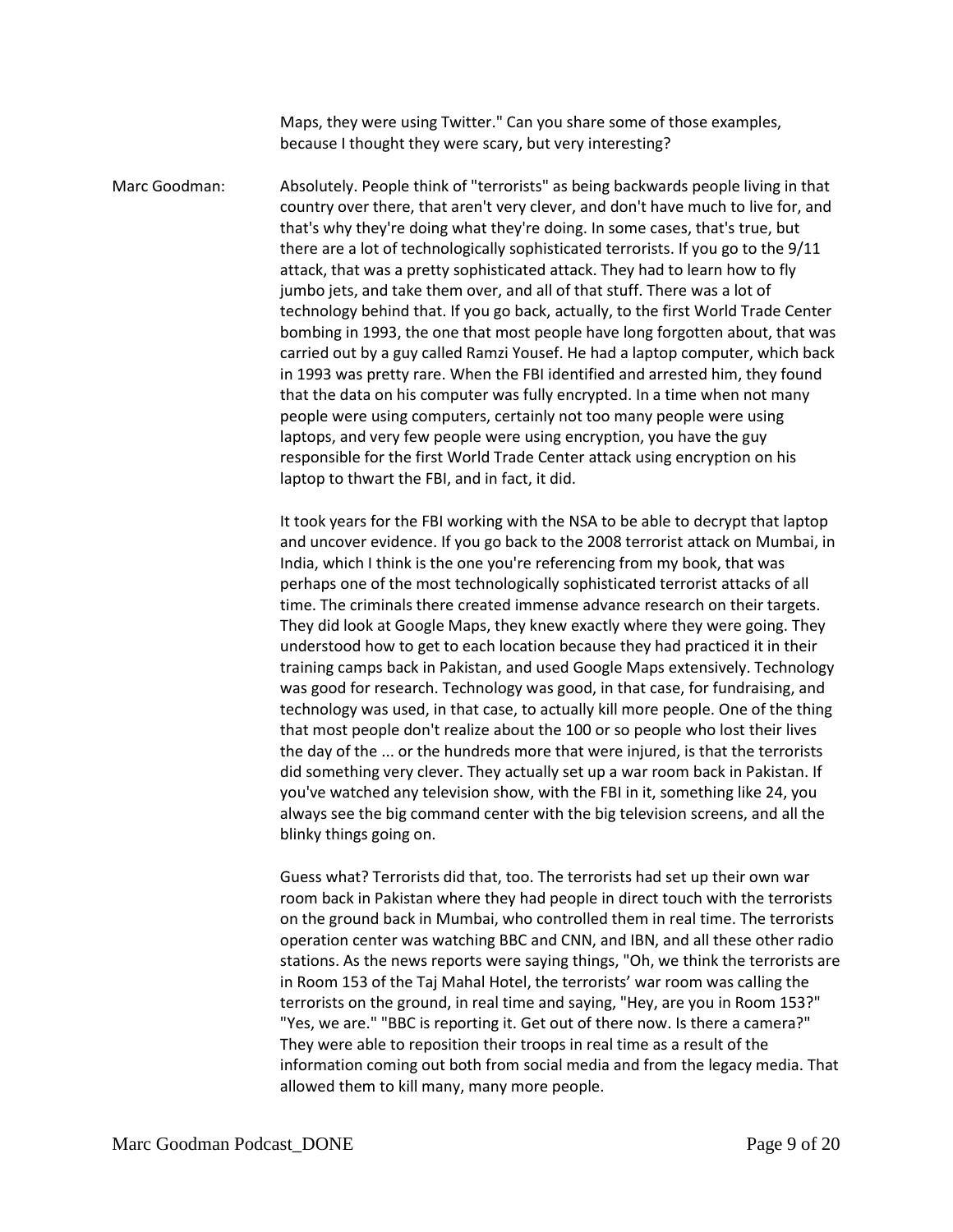- Jacob Morgan: It's pretty scary. You had a great visual where you said the people had ... the terrorists had guns in one hand and cellphones in the other hand. I think that that phrase, I think, just speaks volumes for the kind of world that we're approaching. Most people probably had no idea that all these was happening, right? We just saw these attacks, myself included, I just thought that it was some crazy people that got some people together, stormed a building, and started shooting.
- Marc Goodman: Well, in the preparations, again, going back to the cellphone in one hand and a gun in the other, on their Blackberries, they were actually, in real time, Googling people. At one point, they came across a guy in his room who they went ... The terrorists went from room to room trying to clear the hotel. They thought there was a guy in the room, they ended up shooting through the door, busted in there, and they found a guy who was obviously quite scared at the terrorist breaking into his room. He was hiding by his bed, and they saw him, and they asked him, "Hey, who are you and what are you doing here?" He says, "Oh, I'm nobody. I'm just an innocent school teacher." Well, the terrorist thought, "No Indian school teacher gets to stay in a top floor suite at the Taj Mahal Palace in Mumbai. They got his passport, which was on his bedside, and they phoned his name into the terrorists' op-center and those guys Googled him in real time, and they saw that he was one of the wealthiest man in India, I think the second wealthiest man in India who ran a bank there.

Once they got his name and knew who he was, they asked the terrorist war room, "Hey, what do you want us to do with this guy?" The war room said, "Kill him." A simple Google search nowadays can determine who shall live and who shall die. For people who are like, "Oh, social media, who cares? I'm going to share everything and it's all out there. Privacy be damned." This is a black swan case, a one in a million, I get it, but in this particular case, they were able to find this guy's profile online, and the fact that he was a bank president, and quite wealthy. Those types of things become possible.

- Jacob Morgan: Yeah, even in my personal life, my wife was having this conversation with me the other day, and she's like, "There were some pictures of our child on Facebook." She's really concerned about that stuff. We've been watching Mind Hunter on Netflix which, I think, has traumatized her. We're seeing some of these shows on Netflix of these terrible people doing terrible things. Even in my personal life, we're thinking about, what information do we want on social? Do you want pictures of kids on social? How much stuff should we be sharing? It's definitely something that, at least, I'm thinking about internally here, which-
- Marc Goodman: 93% of infants have a social media profile. It starts when mom posts the ultrasound photo, everybody puts the ultrasound-
- Jacob Morgan: Yeah, exactly, which I think we did, too.
- Marc Goodman: Yeah, right, so that all starts. The thing that will be different for your child, then, for you or for me, is that we had a portion of our life that wasn't lived online.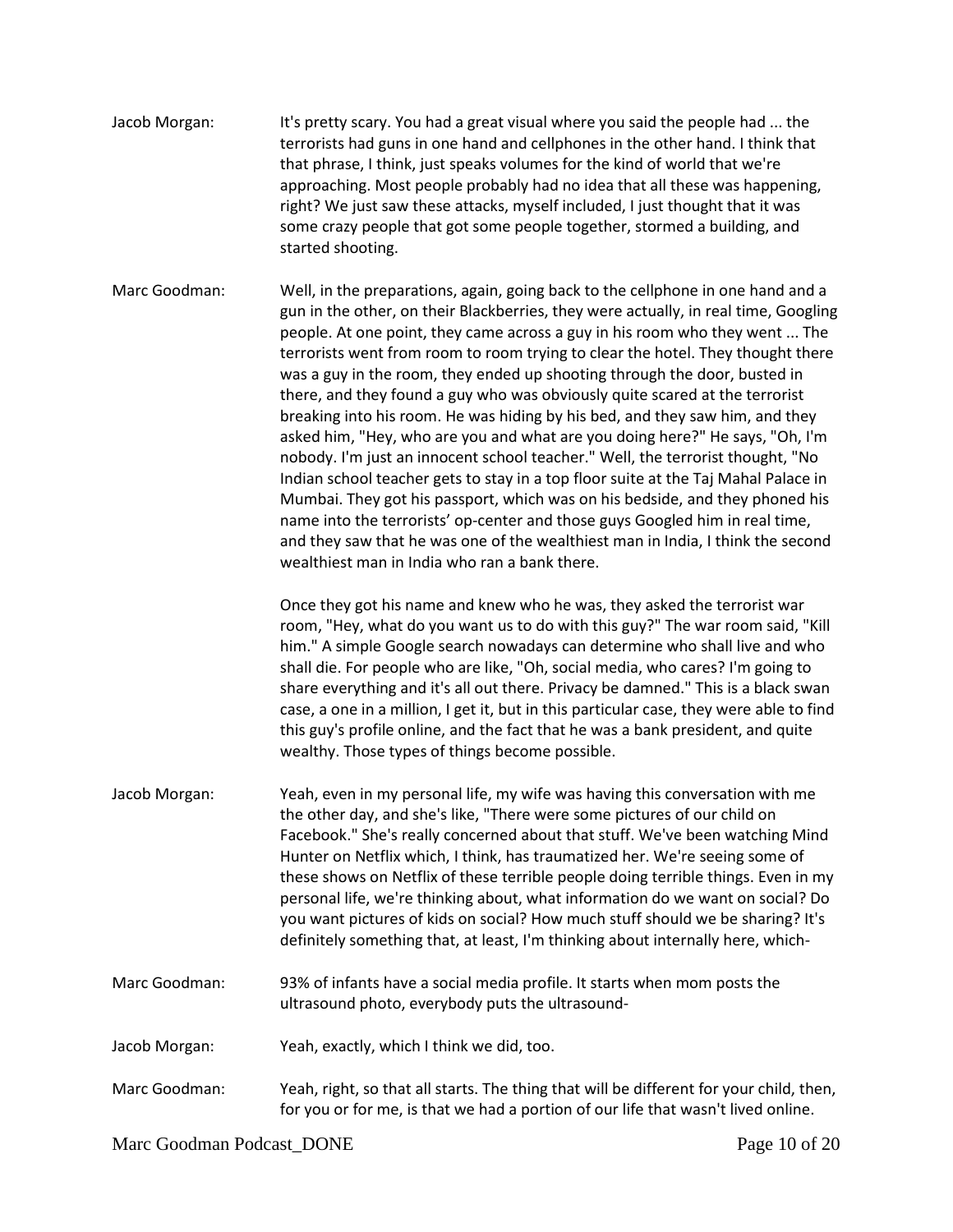Now, from the minute you're born, with that ultrasound photo to all the toys that you're playing, all these "smart toys" are tracking children, of these children social networks by Disney and other are looking very closely, and you're able to build up a profile on a child, from the minute they're born until the day they die. It's kind of the DVR/VCR lifestyle, where you'll be able to go back and say, "Oh, yes, on June 3rd, 2021 I was doing this because I saw it on Facebook, or Tweeted this out, or posted this on Instagram." All of that data-

Jacob Morgan: Yes, [crosstalk 00:36:52] stuff.

Marc Goodman: Yeah, all of that data. The thing that people don't understand, if you think we live in the era of big data now, we're just beginning our journey into that world. All of these data can be crunched through machine learning and algorithms. Then, again, for people who think, "Oh, I've got nothing to hide." You get to predict things that maybe people don't want to be public. For example, MIT came up with an algorithm, which I think they called Gaydar, and it was a predictability score for somebody's sexual orientation, based upon whether or not they like Broadway plays, or whether or not their friends were openly gay, that they were linked to crazy stuff like that. There are other researchers that have come up with a socio-path or a psychopath score based upon the things that people will post, by being able to analyze their writings. Whether or not you're angry, whether or not you're a good employee, there are companies now, most people don't realize, that this was in other thing that I wrote about in my book, but we talked about the Ashley Madison profiles.

> Lots of people have online dating profiles through match.com or OkCupid. I'll use OkCupid as an example because they were investigated by the Federal Trade Commission. You go ahead and you sign up, and then they ask you a bunch of questions that seem logical in the context of a dating profile, like, how many times a week do you have sex? Do you use drugs? Do you smoke marijuana? How many times a week are you drinking? Have you ever used cocaine? It may make sense if you would like using cocaine, and you're looking to date a girl or a guy that also really loves cocaine, OkCupid will help you make that match. It seems logical, but one of the things that people don't realize is the minute you say, "Yes, I drink seven times a week, heavily, and I use cocaine, and I have sex 42 times a week." OkCupid is dropping cookies on your hard drive, and literally, immediately, instantaneously, sharing all of that information with dozens, if not hundreds of third party data collectors who now know who you are because they've identified you through your profile, or through your credit card, or you logged in via Facebook.

> Now, they know that you use drugs and you've admitted to using cocaine, and what they're doing is taking all of that data and selling it to third party companies, who are then selling it to employers, and even universities. When you go for that job at Google or Bank of America, who knows, I'm making those up, those are just examples. I don't know that they do this, but you go for a great job at an employer, and they do a background check on you. They're getting data from those third party companies, where you've admitted to use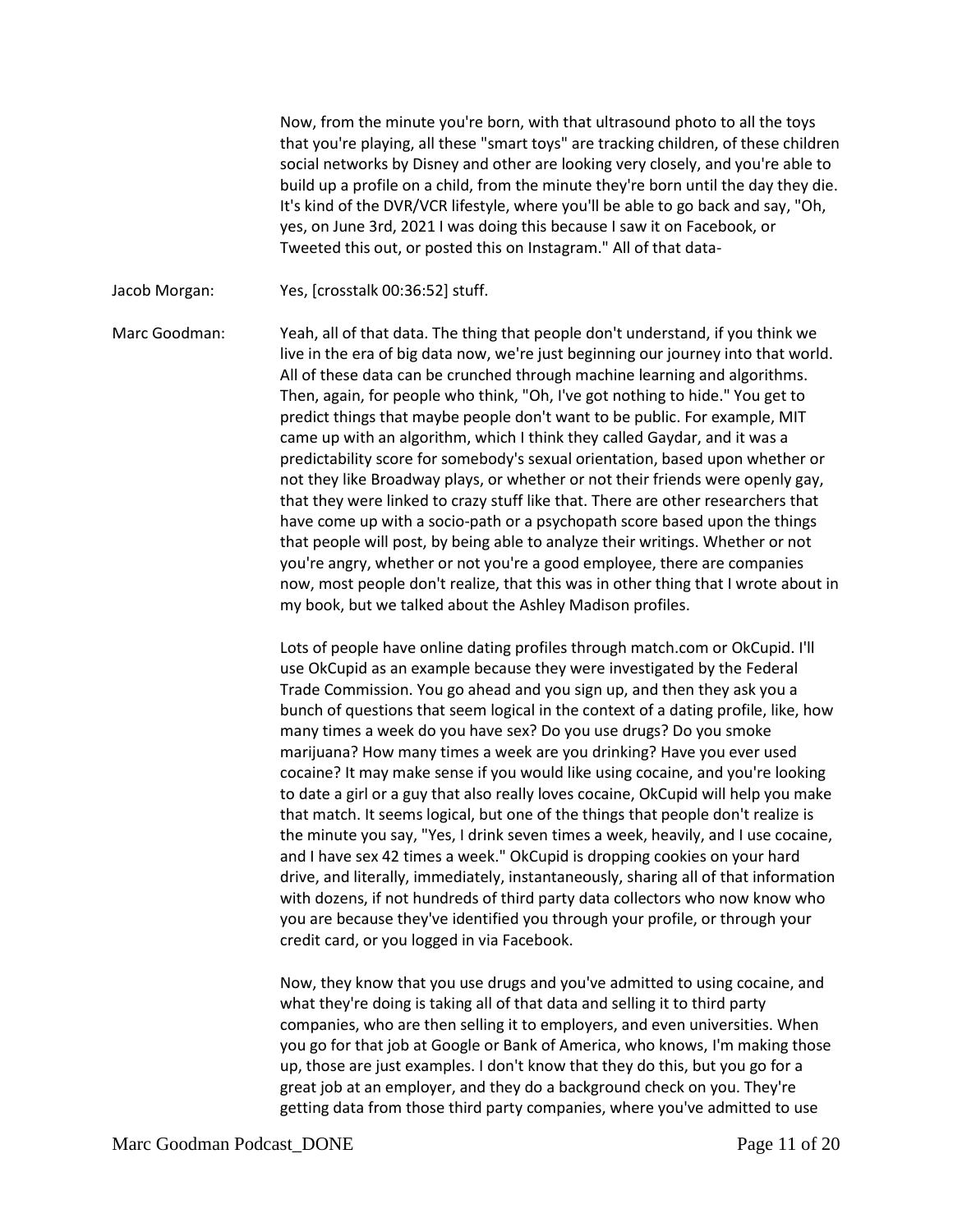cocaine, and they're like, "You know what? Maybe we don't want you working at our company." You'll never know the reason that you are hired, but that's the reason.

Jacob Morgan: That's actually going to transition well into my next point, which is looking at how this impact to work, and maybe we can transition to that. Do you see any implications here for business, for the workplace, for employees, around either how companies are using data against employees. I know we've had stories about looking for insurance policies and stuff like that. I don't know if you are exploring that side of it as well, on the business, on the employee work side.

Marc Goodman: No, definitely. I do a lot of work with HR professionals, and heads of HR, chief human resources officers, and all of this is the story of the workplace. You asked me earlier, and I didn't fully answer your question about, how does hacking actually happen? I talked about the overwhelming majority of it being automated, but the one thing I didn't share is how it actually happens is people. According to IBM Security, 95% of all data breaches can be traced back to human error, that means that you got a link on Facebook, or on Facebook Messenger, or a text message on your cellphone, or an email in your inbox that looked interesting and you clicked on it, whether it was, see Justin Bieber naked, or see Miley Cyrus naked, or here's today's lotto numbers, whatever it is. Criminals are really good at psychologically exploiting you and getting you to click on stuff, and so, 95% of data breaches can be traced back to human errors. In the workplace, that's a huge problem for companies because if your employees are not aware of this risk, they're putting your firm at risk.

> If you go back to the Equifax hack, the way that that happened is, one of their employees charged with updating the software on one of their web servers didn't do it. Human error led to the leak of a 150 million credit reports, thank you very much. If you have a company and you have employees, and those employees are human, that 95% human error thing should be of concern to you. It's a great opportunity for you to train your employees on how to not just protect your company, because frankly, if they are driving a Coca-Cola truck, delivering bottles of Coca-Cola, they don't think too much about protecting the corporate network. Everybody thinks, "Oh, the IT department will do that, or the Chief Security Officer will do that." The bottom line is, your employees are being hit everyday with malware and bad links, and denial of service attacks, and ransom ware. Educating them can be a huge impact to the company. I think most company should clearly have a way of training employees. We're starting to see companies do what are called fake phishing attacks. There are companies that will send out emails to their employees and see if they click on them.

> If you click on an email that is a phishing email, you will be spoken to by your boss, and the second time you may be spoken to by your third boss. There are some companies that have a three-strike and you're out policy. If you click on a dumb link three times in a row, you're going to find yourself fired. That's clearly an issue for companies, is protecting their information. The other thing that, surprisingly, most people don't realize is that cyber bullying just doesn't happen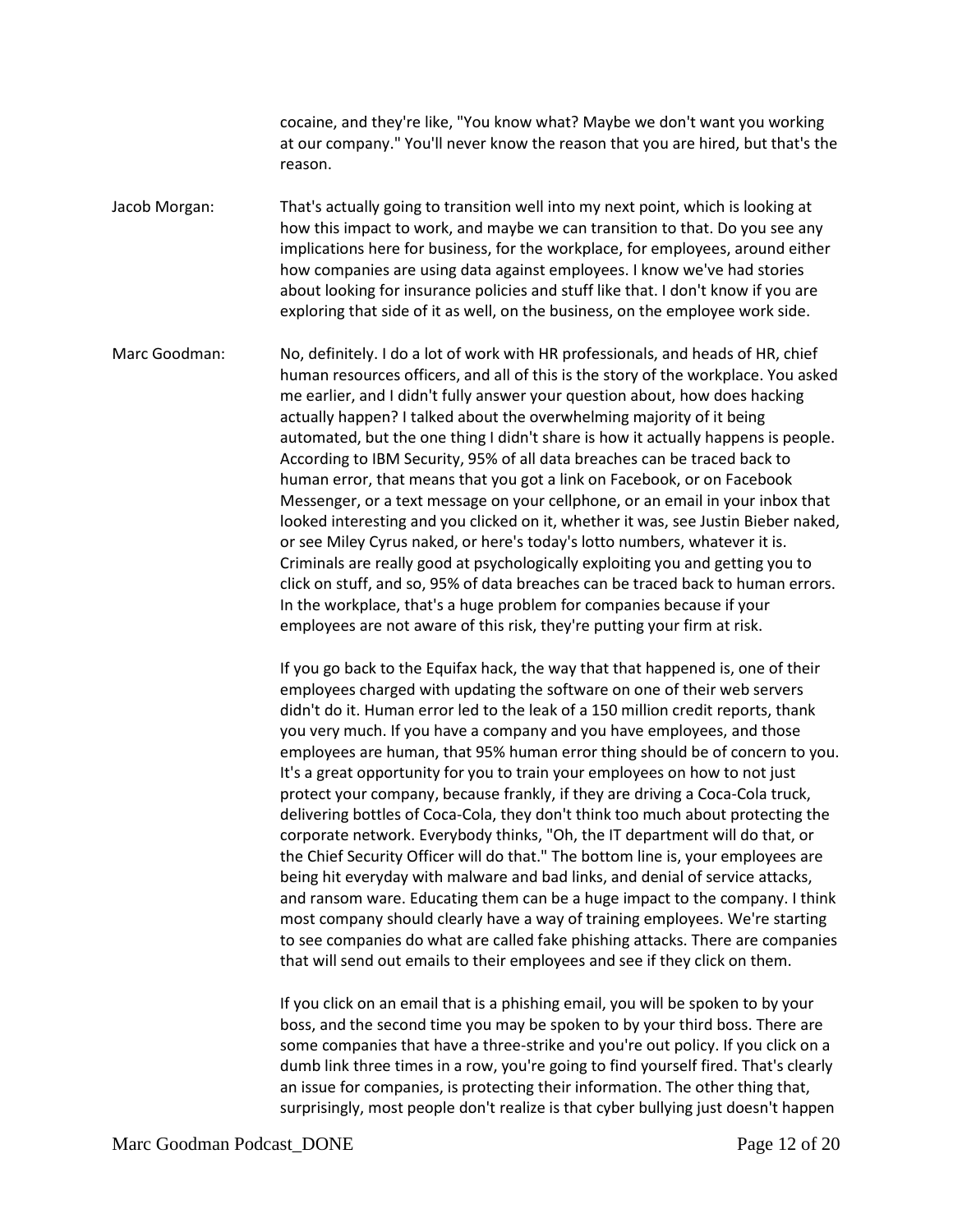to teenagers. If you said cyber bullying, you might think of a mean 12-year old girl, or a group of mean 12-year old boys and girls, harassing one of their classmates. It turns out that nearly 50% of employees have experienced some sort of cyber harassment in the workplace at the hands of their other employees. This creates a huge nightmare.

Jacob Morgan: It's not anonymous, they know who these other people are.

Marc Goodman: Well, sometimes it's anonymous, and sometimes, they know who they are. It's a little bit of both, but frequently, they know who they are, because people will post things online in their real name, shockingly. Some of that can fall into the category of sexual harassment or gender discrimination, or discrimination based upon race, or sexual orientation, or religion. All of that stuff is an issue that the employer needs to be aware of, because they can easily be held liable for the action of their employees, particularly if it's brought to their attention, and they don't stop it. Workplace cyber harassment and cyber bullying is a really big issue, and it's growing. Companies need to have policies around that, there needs to be education, and of course, zero tolerance for these types of issues. We all have issues around technology in our lives, and what happens in our personal life affects our employment. If you, God forbid, have got a kid who has cancer, or you're going through a divorce, or your wife or husband is an alcoholic, obviously, you bring those issues, those life issues to work, and they become work issues. The same is true with things like identity theft. I talked about how many years that can take to fix that problem.

> If you have employees who are a victim of identity theft or cyber bullying, that's going to impact the workplace, too. There's a huge opportunity as an employer to educate your employees on this issue, and we're starting to see employers do that. Employers are offering, increasingly, a workplace fitness programs, because they realize people who are in better shape cost less money to the company's healthcare plan, and they're better more effective employees. We see companies that offer free financial counseling for their employees around retirement, and other issues that they'll be taken care of. I think it's high time that employers help their employees start to navigate some of these technological risks so that they'll be happier and healthier in their own lives, and ultimately, that will also protect the company.

- Jacob Morgan: Yeah, no, those are all very good ideas. I've had my own fair share of people creating fake Twitter accounts about me, and leading all sorts of angry comments on LinkedIn, on Twitter, on Facebook. Just like a group of people are [inaudible 00:45:59] me around the web, that I've pretty much just ignore. I think it's a very, very common thing. I'm sure you probably have this. There are some people out there that say, "Oh my God, Marc is an idiot. He doesn't know what he's talking about. He's terrible."
- Marc Goodman: Only people who know me well say that, never the first day. Yeah, obviously, it's something that we have to deal with, and you've seen companies like Facebook and Twitter come under increasing scrutiny for allowing that, because frankly,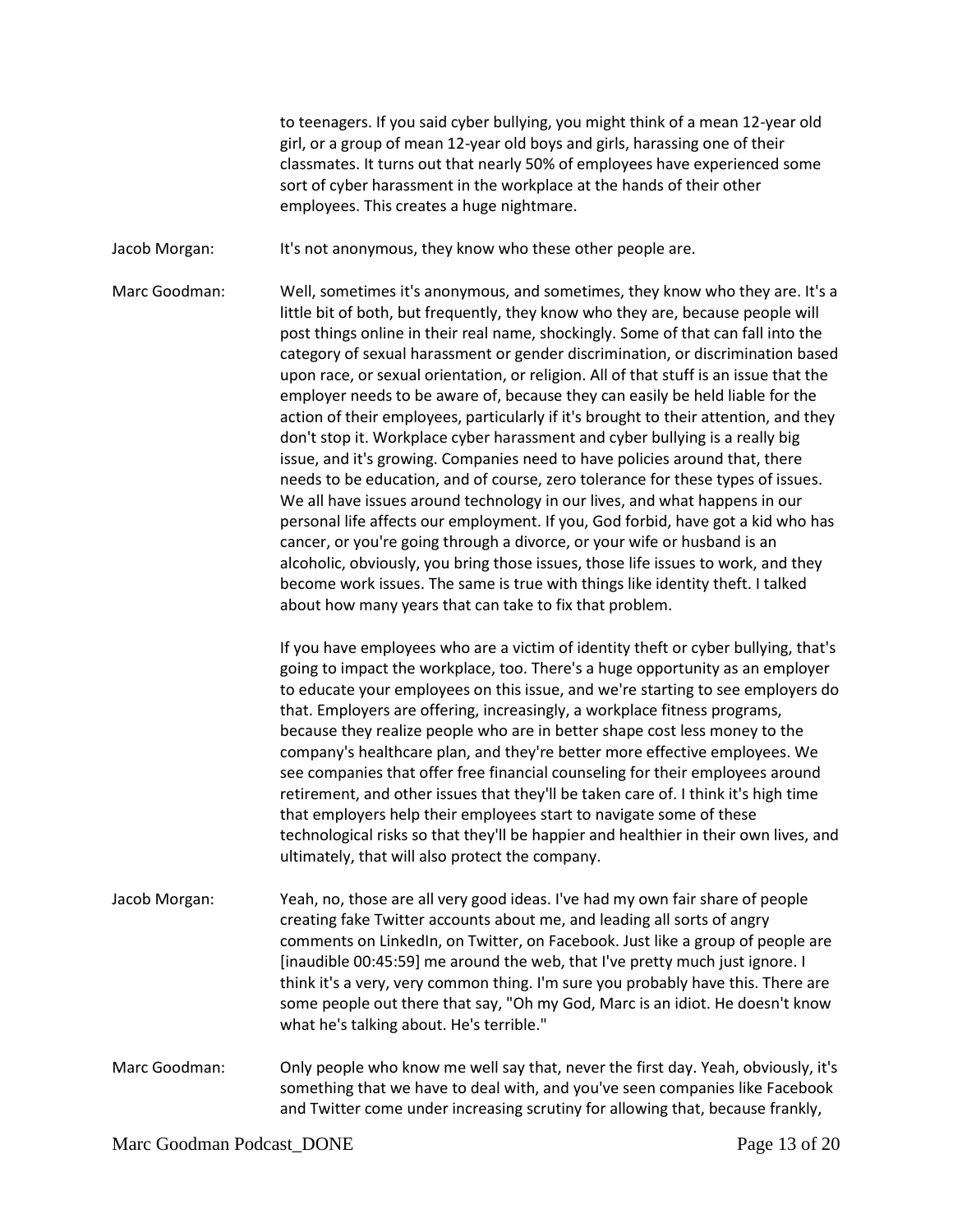the methods to report abuse have been really, really weak up until this point. We need to fix that, and more and more States are jumping in. I forget the statistic, it's in my book, but it was something shocking like, 40% of 5th Graders had seriously considered suicide as a result of cyber bullying. These are little itty bitty kids who are being driven to seriously consider suicide as a result of cyber bullying. I forget the exact statistic, but it was something like that. It's in the book.

Jacob Morgan: Yeah, it's completely out of control.

Marc Goodman: Right, and we're seeing that play now. Of course, that goes from the school, to the workplace, to politics, to our country, we're seeing that. People who think that they can launch these anonymous attacks become embolden, and it really plays out in a way that's detrimental to society, and again, when we talk about cybercrime, this is a great example of something that's not just ... "Why should I care about cybercrime? It's just my credit card." Well, when your personal data leaks, that's something that people can use against you. I had mentioned earlier about hacking cameras. There's a really telling story of Miss Cassidy Wolf who was Miss Teen America, 16-year old girl, obviously beautiful. One day, she was sitting at her home computer and she gets an email message. The email message basically said, "You better have sex with me or I'm going to release these pictures." She looked, and there were a dozen pictures of her naked in her own bedroom, that this person was threatening to post on Facebook and release. It turns out, she had a laptop in her bedroom, like most students do. When she came out of her bathroom, toweled off after the shower, somebody had hacked her laptop and they were able to take control of her camera.

> As a result of that, they were now extorting her to have sex. Fortunately, she told her mom, who then told the police, who then told the FBI, and they investigated it. They were able to trace it back to one of her classmates, but there are other stories were young people were coaxed by what they thought were other young people into sexting or showing one of their breast, or their private parts, somehow. Then, they became a victim or extortion, often at the hands of pedophiles, much older than themselves, halfway around the world. We've had many, many suicides. There was a very famous case of a girl up in Canada, 13 years old, who had a picture of her topless posted online. Then, of course, her classmates teased her. She ended up committing suicide as a result of it. Again, it's not just about credit card theft, this data, this information, this bullying not only can affect your personal life, but us as a society as well.

Jacob Morgan: It's funny because you don't ... Well, not funny, scary, because you don't even know when this happens to you. You don't really know what information hackers have about you or if your information gets leaked in certain things. I know Equifax, they had something where you could type in your Social Security Number, and they give you, "We don't think you've been hacked. We don't think you've been affected." By and large, when a company like Target gets hacked, or any other company, you really have no idea if you're implicated in that or not. How do you know as an individual how safe or protected you are?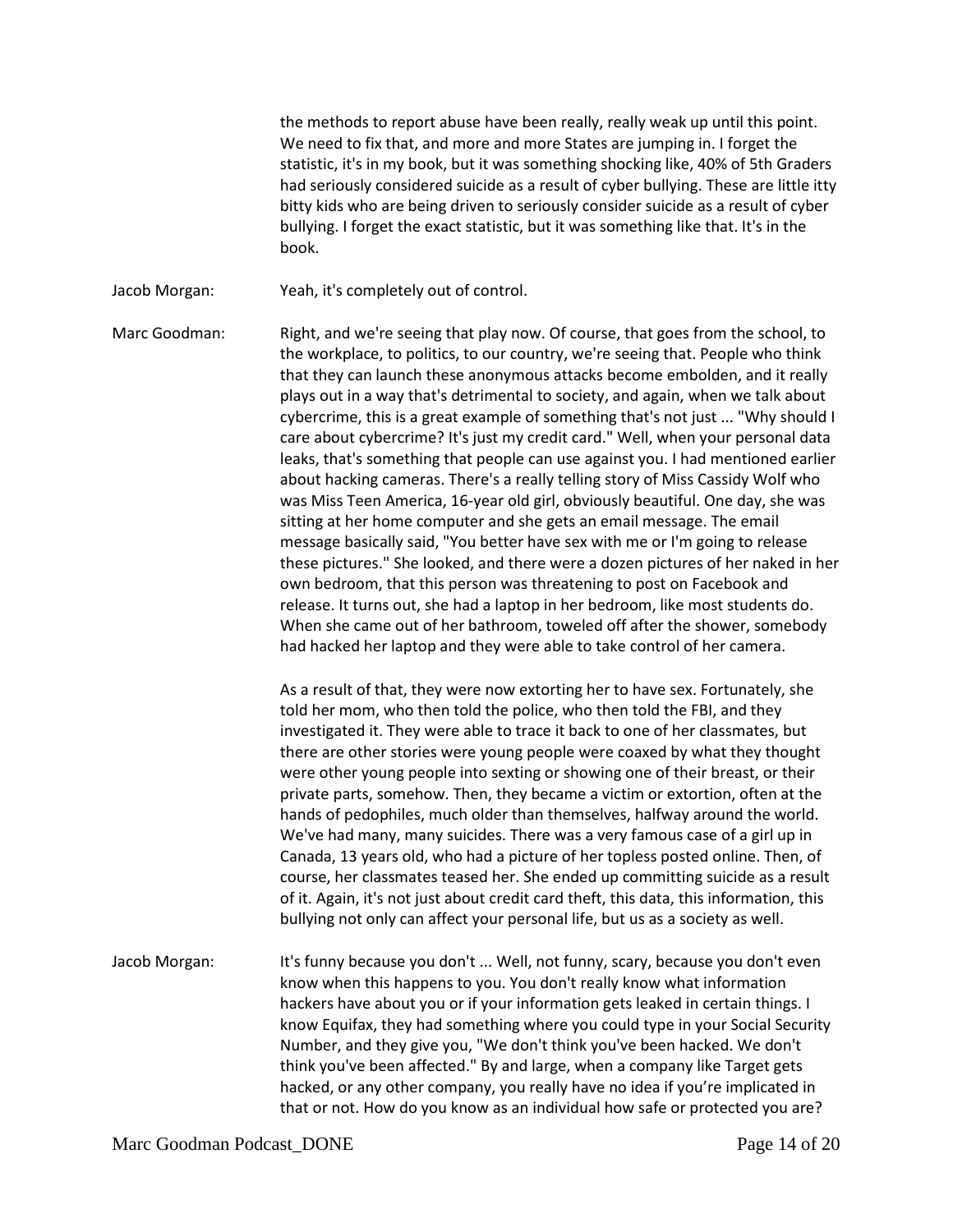Marc Goodman: I'll tell you. There's a few things that you can do and as we wind down our chat, maybe that's a great area to focus in. First, I'll say, a lot of this comes down to law, public policy, and regulation. I'm not a guy who likes to create regulations. I think the government's broadly not the most effective way to handle a lot of problems. That's a very broad brush, but I think here's an area where regulation could potentially be useful, and I'll give you an example. California was one of the first states to have mandatory data breach notification. If your data was leaked, whether it'd be through the Anthem Blue Cross hack, or dozens [inaudible 00:50:43] hack, you needed to go ahead and notify everybody who was a victim. What was happening is, banks, and I think there was an example, Citibank, I believe it was Citibank, but don't quote me on this, had a big data breach, and maybe it was J.P Morgan Chase, which definitely did have a data breach. As a result of the California Law, everybody in California was officially notified, "Hey, your banking information was hacked and et cetera, et cetera, and we just needed to notify you about it."

> People in the other 49 states were not notified, because there was no law mandating it. Eventually, that leaked that the bank did not tell all the people in the other 49 states, and then they did, but the only reason why they did is because they were shamed into it. Really good data breach notification laws are important, and I think there needs to be really strong penalties, because the fact of the matter is, companies are going to leak your data as long as it doesn't really cost them. Now, I saw a statistic that said the Equifax data breach might end up costing \$70 billion, that one leak was a \$70 billion event. We're going to see more and more companies go bankrupt as a result of this, but I think that we need to make the companies pay, because if they're not paying, then, they're not taking the problem seriously. We see, for example, if you try to open up a bank account now, they ask you for all different types of identification, because the banking industry has been taken to court by the Federal government for money laundering, so now they take that seriously.

> We need to get all companies, whether it'd be healthcare companies, insurance companies, social media companies, to be held to account for that. If you want to know if you've been hacked, there are two websites that people can go check out. One is called Have I Been Pwned, P-W-N-E-D, and that's hacker talk, pwned kind of comes from owned. If somebody owns you, it means they've taken over your account. Have I Been Pwned, P-W-N-E-D, Google that, and you can put in your email address, and it will show you all the different data breaches that you had been inculcated in, because they gather data from the dark web. The New York Times also has a really cool feature showing Have I Been Hacked, and they'll ask you, do you have an account on LinkedIn, did you ever have health insurance through Anthem Blue Cross, and then, they'll show you that as well. I think the best way to deal with this is to know how to protect yourself, and if you'd like I'm happy to talk about some things that people can do to protect themselves.

Jacob Morgan: Yeah, please. Well, maybe, really quick, let me transition to the business thing, and then, we'll wrap up on that, because I think that's a great way to end. I had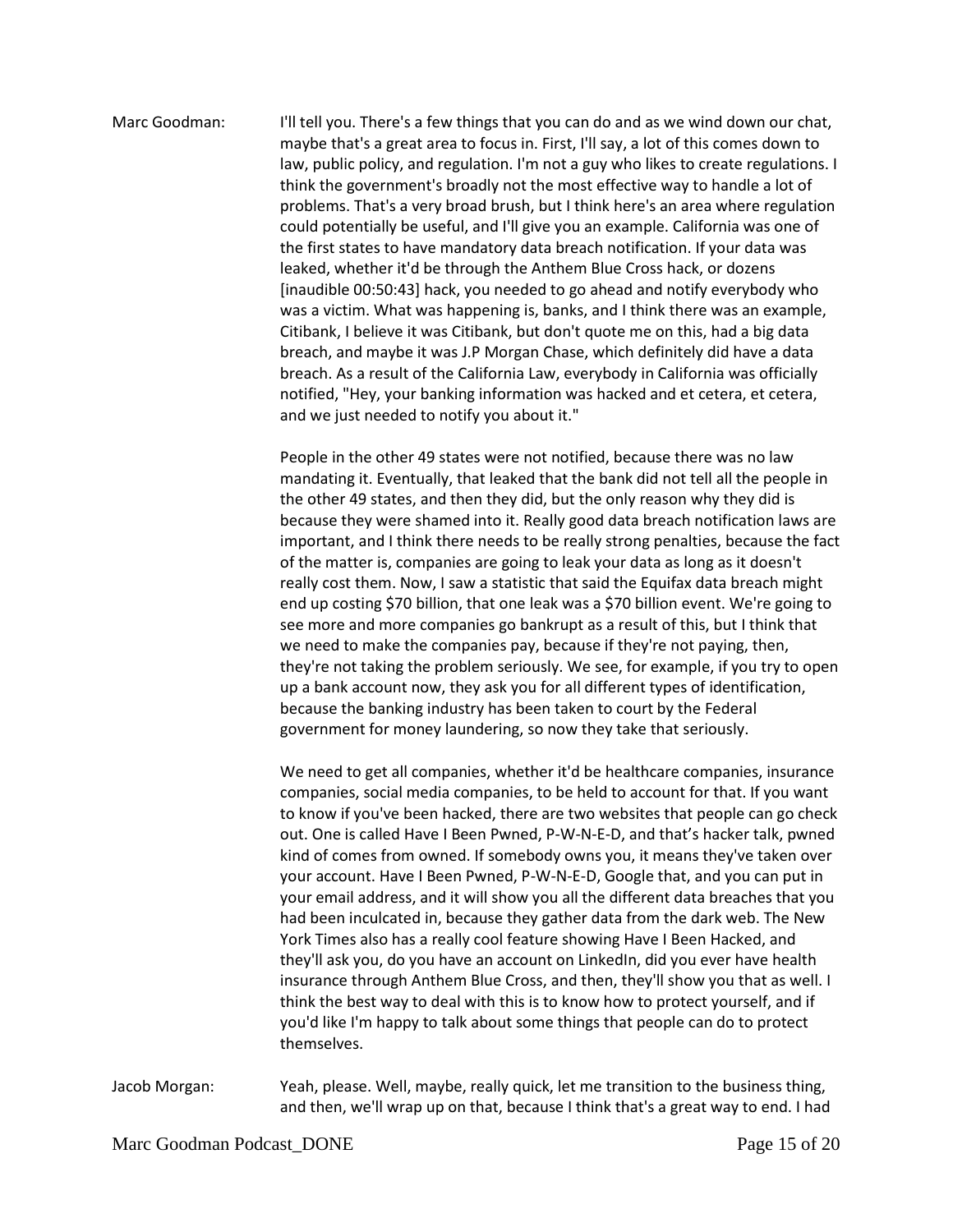a few CIOs that were on the podcast from companies like GE, from IBM, and they all told me that they get thousands of people, or not thousands of people, thousands of hacks a day that try to ... potential hacks of just things that are trying to break into their systems, which is completely amazing, when you think about it, that thousands of times a day, something is trying to break into your system. It's just mind-boggling.

- Marc Goodman: That's the automated factor that I was mentioning.
- Jacob Morgan: Exactly.
- Marc Goodman: Don't think of that as people sitting at keyboards, that is just automated software, literally tens of thousands of times a day trying to break in a big corporate network like GE or Cisco.
- Jacob Morgan: What advice do you have for business leaders at organizations that are very concerned with privacy and security? One of the things that I've heard is that a lot of business leaders are accepting that they can't protect everything, so they just focus on protecting the core things inside the company, and everything else, they put security around, but they acknowledge that they can't protect it. Is that the right approach for this, or what do you recommend?
- Marc Goodman: Well, I think that is a good approach. It is one that's increasingly common. The old method of cyber security was, "We're going to put up a firewall and we're going to keep everybody out." Those days are long behind us. The bad guys are in your network right now if you are a company, and you need to hunt them down, and find them. In the same way that the government classifies information, top secret, secret, confidential, unclassified, et cetera, they recognize that we can't protect everything. We're going to work really hard to protect the top secret compared to the confidential or unclassified, and yes, you need to do the same inside your corporation. As to other things that company leaders can do, whether it'd be CEOs, CIOs, or heads of human resources, I strongly, strongly believe that you have an imperative to educate your workforce on the risk and teach people not just how to protect the company, but how to protect themselves. The other thing that you need to do is start thinking exponentially, which we haven't even discussed yet, but the point is, the threat is accelerating much, much more rapidly than you realize due to Moore's law and many, many other factors.

You don't need to be thinking about what the problem is going to be tomorrow, you need to be thinking about what it's going to be the day after, and the month after, and the like. As Wayne Gretzky said, "Skate where the puck is going and [inaudible 00:55:51] for that." All of this comes down to creating a culture of cyber security. You asked me earlier how I spend my days. I spend big chunks of my time with corporate C-Suite and boards of directors helping them build a culture of cyber security, and that's a big part of my consulting work.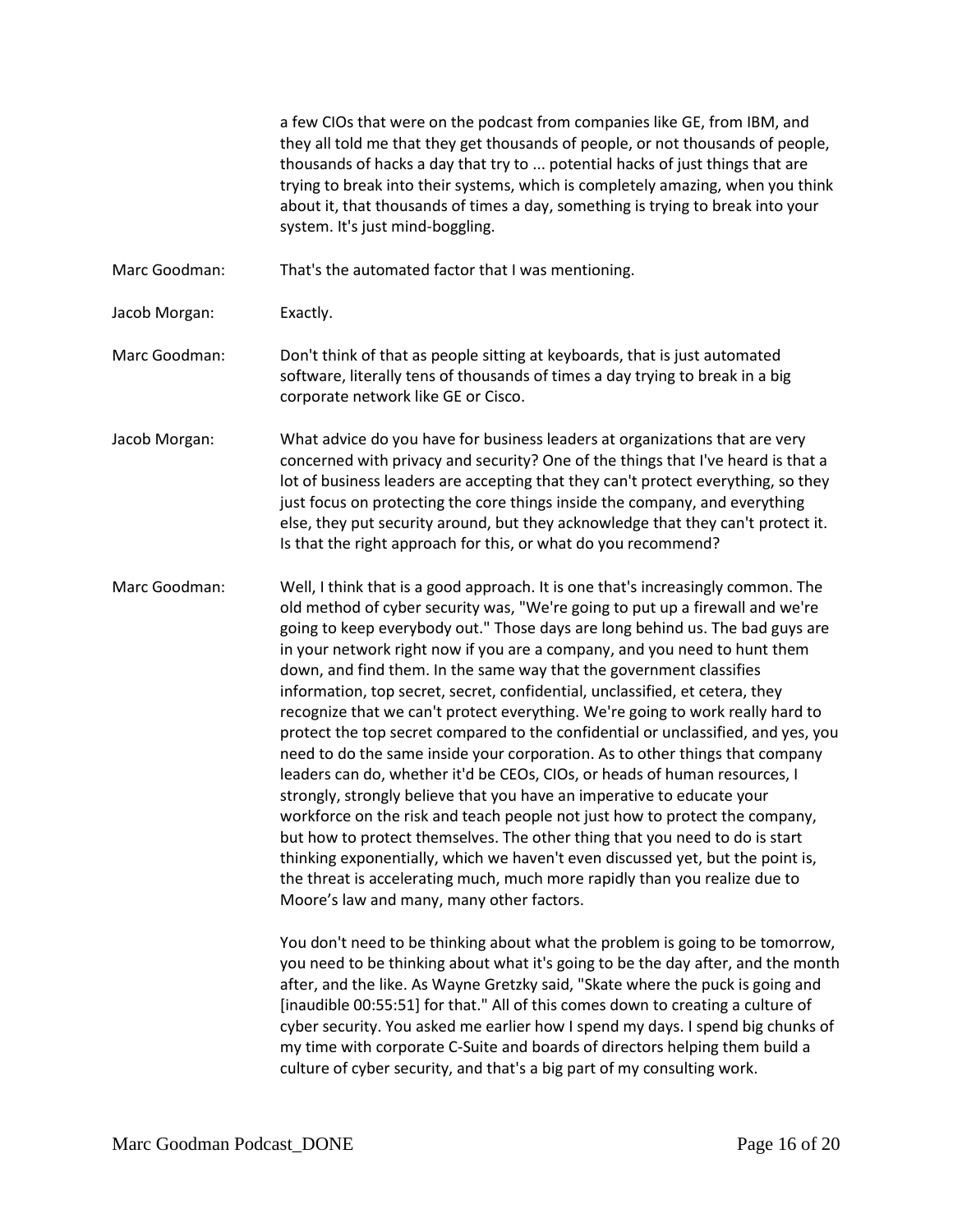Jacob Morgan: Which is very important. We definitely need more people like that are out there. All right, so what about for individuals? Whether they're employees or not, do you have any advice for what individuals can be doing to better protect themselves in this new world?

Marc Goodman: Absolutely, first, I'll say, because there's a lot of information out there, if you go to my website, futurecrimes.com and click on tips, so just go to futurecrimes.com and click on tips, there's a whole bunch of information there on what you can do to protect yourself. I've created an infographic. The good news is, and this is why I wanted to end the podcast on this note is that these all sounds really scary. It all sounds like there's nothing that you can do. It turns out that small steps make a big difference. Having a heart attack or getting cancer sounds really bad, but if you learn that, "Well, actually, if I don't eat too much and I exercise a lot, and don't drink, and do certain things, I can actually significantly reduce my risk." You don't have to be crazy about it, just small steps make a big difference. The same is definitely true with cyber security. The infographic, with all of these tips that I mentioned, is based upon research from the Australian Ministry of Defense, who studied hundreds of thousands of cyber-attacks. They discovered that if you basically took six steps, you can reduce your cyber risk by 85%.

> These things involve being very careful about what you click on, most importantly, updating your software, the software on your router, the software on your phone, the software on your computer. That alone is a massive, massive drop in your ability to become, or becoming a cyber-victim, just updating your software, because companies are constantly identifying those viruses and bits of malware that are out there. If your software isn't up-to-date, then once those viruses or vulnerabilities in, for example, Microsoft Office or Microsoft Windows is out there, then, criminals are taking advantage of that, and they're building new attacks to go after it. Most important, update your software. There's lots of good advice on the infographic about passwords. One thing to keep in mind, 70% of people use the same password across multiple sites, 50% of passwords are over five years old. The problem with that is, if your information leaks in Target, your Target account leaks, or your Yahoo account leaks, the very first thing that criminals are going to do is take your Yahoo sign on and password.

> I talked about automated tools, they're then going to try the same exact credentials against Facebook, against LinkedIn, against Bank of America, Wells Fargo, your health insurance company, and most of the time, it's going to work. You should have a separate log-on for every single one of your accounts, which is daunting, because now, the average American has over 100 online accounts. Everything from your kid's school, to your health insurance company, to all your social dating networks, et cetera. I recommend a tool called a password manager or a password wallet. There are several reputable companies out there like Dashlane or 1Password, they will manage all of your passwords for you automatically, and thus far, have done a good job of doing that. They also have really cool features, so that let's say you did have a Yahoo account stored there, the minute the Yahoo breach becomes public, these password managers will tell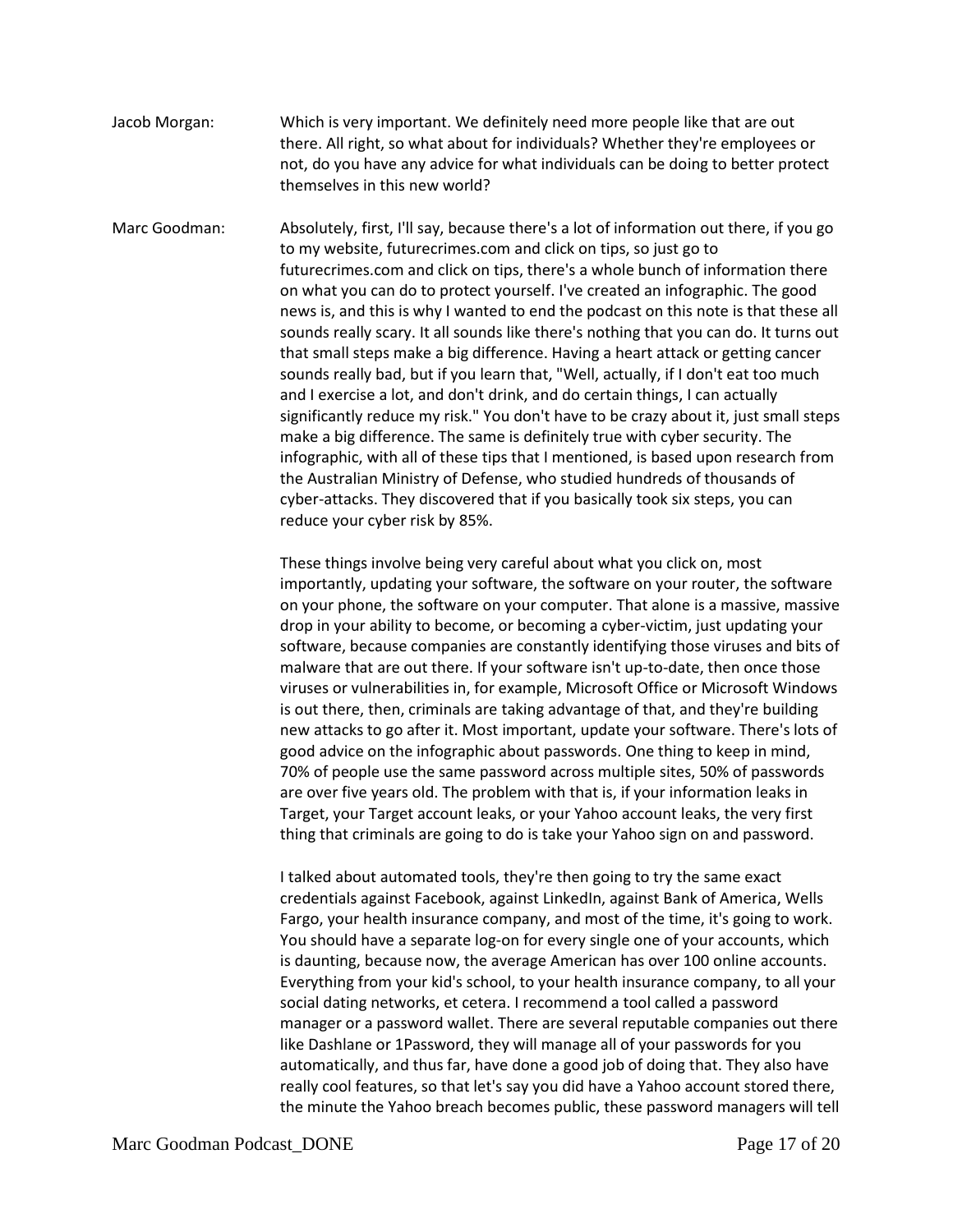|               | you, "Hey, there's been a breach at Yahoo. Would you like to change your<br>password?" They'll do it automatically. I'm a big fan of those tools.                                                                                                                                                                                                                                                                                                                                                                                                                                                                                                                                                                                                                                                                                                                                                                                                                                                                                                                                                                                                                                                                                                                                                             |
|---------------|---------------------------------------------------------------------------------------------------------------------------------------------------------------------------------------------------------------------------------------------------------------------------------------------------------------------------------------------------------------------------------------------------------------------------------------------------------------------------------------------------------------------------------------------------------------------------------------------------------------------------------------------------------------------------------------------------------------------------------------------------------------------------------------------------------------------------------------------------------------------------------------------------------------------------------------------------------------------------------------------------------------------------------------------------------------------------------------------------------------------------------------------------------------------------------------------------------------------------------------------------------------------------------------------------------------|
|               | I'll give you one other, which is a bit more technical, but is super helpful,<br>particularly for people on Windows, but it also works for Mac. Most people only<br>have one account on their computer. If you log on to your laptop, you log in<br>with just your name. I don't know, do you have one account on your computer<br>or multiple?                                                                                                                                                                                                                                                                                                                                                                                                                                                                                                                                                                                                                                                                                                                                                                                                                                                                                                                                                               |
| Jacob Morgan: | I have one account on my computer.                                                                                                                                                                                                                                                                                                                                                                                                                                                                                                                                                                                                                                                                                                                                                                                                                                                                                                                                                                                                                                                                                                                                                                                                                                                                            |
| Marc Goodman: | Right, are you on Windows or Mac?                                                                                                                                                                                                                                                                                                                                                                                                                                                                                                                                                                                                                                                                                                                                                                                                                                                                                                                                                                                                                                                                                                                                                                                                                                                                             |
| Jacob Morgan: | I'm on a Mac.                                                                                                                                                                                                                                                                                                                                                                                                                                                                                                                                                                                                                                                                                                                                                                                                                                                                                                                                                                                                                                                                                                                                                                                                                                                                                                 |
| Marc Goodman: | Okay, so what that means is, by default, your account is known as an<br>administrator account. An administrator account has full privileges to change<br>anything they want on your system, and you need administrator access, for<br>example, if you want to update your software or change some of the core files.<br>We all need, at some point, administrator access. The problem with being<br>logged in as administrator, however, is that if you click on a bad link, or<br>somebody sends you an infected PDF, or you go to a website that's got bad<br>Flashcode in it, because you're the administrator, that virus can automatically<br>execute and make those malicious changes to your system. That's how you get<br>infected, and that's how you get owned. I tell people, you should never, ever,<br>ever surf the Internet or do the majority of your work from an administrator<br>account. You should create a second user account, and therefore, do all your<br>work, your banking, your shopping, your surfing on that user account. Let's say<br>you go to click a link that's supposed to be a YouTube video, if you're doing that<br>on a user account, in order for that malicious YouTube link to infect your<br>computer, it's going to need administrative access to your device. |
|               | If you click on a PDF file or a YouTube link and you'll get a pop-up that says,<br>"Please enter your admin password." You should know, "I don't need an admin<br>password to watch a YouTube video." That's a clue that somebody is trying to<br>hack you. What's fascinating is, Microsoft did a study on using admin accounts<br>and they said, "If people didn't use admin accounts and only used a user<br>account, they could avoid something like 90% of all attacks against the<br>Microsoft operating system, something like 97% of all attacks against Microsoft<br>Office, and 100% of attacks against Microsoft Explorer or Edge. Just that one<br>change alone can drastically reduce your risk in the world of cyber risk.                                                                                                                                                                                                                                                                                                                                                                                                                                                                                                                                                                      |
| Jacob Morgan: | Yeah, that's amazing. Well, it's funny, we didn't even get a chance to talk about<br>3D printing, the Internet of things, DNA hacking, we touched on AI a little bit,<br>but you talked about all sorts of really cool stuff in your book. Where can people<br>go to learn more about you, your book, if they have any questions, I know you                                                                                                                                                                                                                                                                                                                                                                                                                                                                                                                                                                                                                                                                                                                                                                                                                                                                                                                                                                  |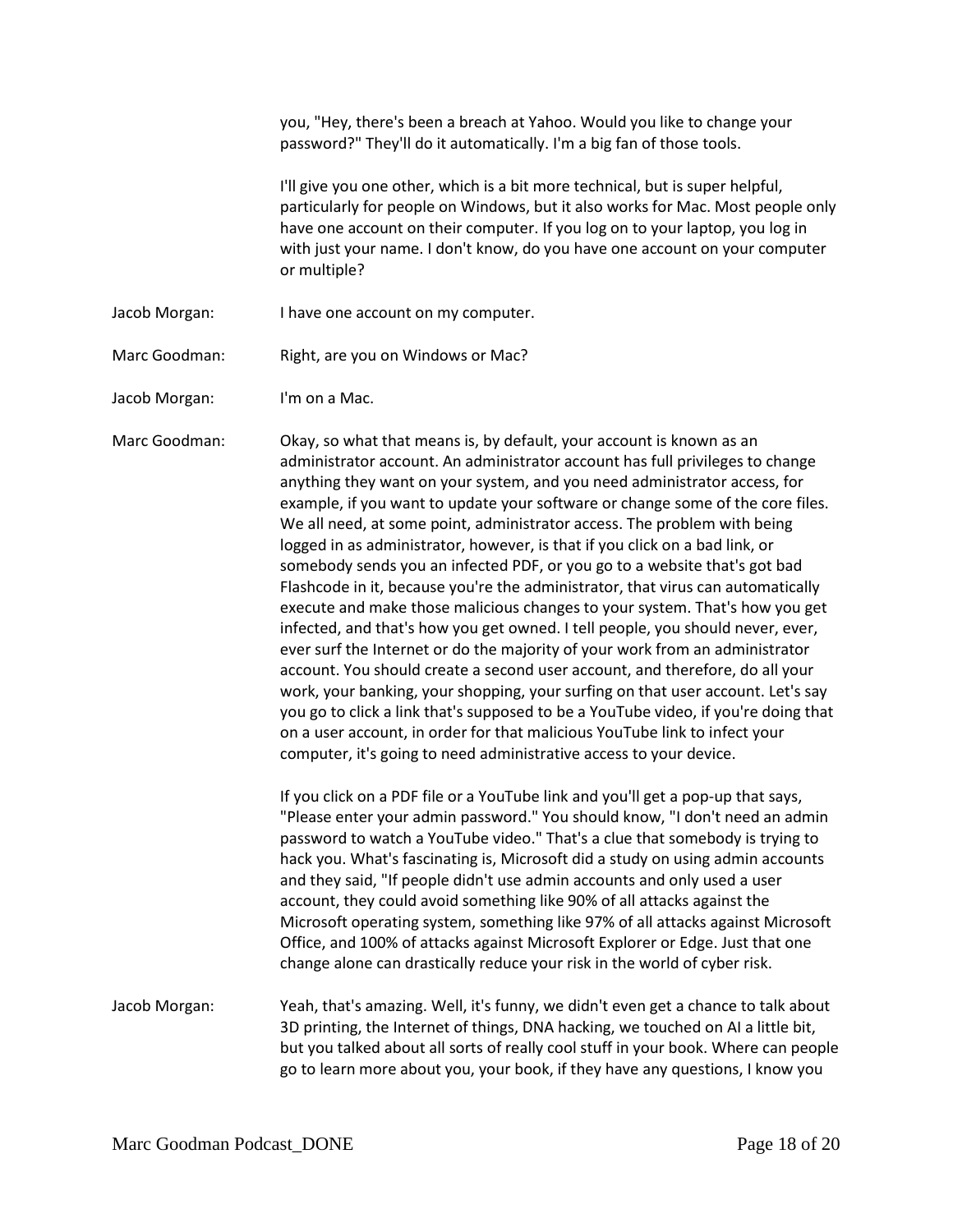mentioned your website, but maybe you can just let people know how to connect with you.

- Marc Goodman: Sure. Well, you can follow me on Twitter, @FutureCrimes, that's where I'm putting out a lot of these latest threats and tips for people to protect themselves. I'm @FutureCrimes on Twitter, futurecrimes.com is the book, and there's some info there. If you also go to marcgoodman.com, Marc with a C, you'll see all the latest info that I'm polling together on this topic, stuff that I've written, whether it'd be news articles and the like. You can also reach out to me on the website. If people have particular questions, there's a whole FAQ there. I often get questions from people who want to, for example, learn how to protect themselves, or maybe they're interested in a career in cyber security for themselves or their kids. They want to know what they can do to protect themselves or their business. You can reach out to me with any and all of those types of questions there.
- Jacob Morgan: Just so I make sure I understand, you're an optimist when it comes to the future of this. You're not a skeptical pessimist who believes that there's no such thing as privacy and security, and that we should just lock our doors, and bolt them shut, and disconnect everything from the Web?

Marc Goodman: Absolutely not. Believe it or not, I am what I call the irrational optimist, because in my work in law enforcement and counter-terrorism, and national security, I've seen lots of bad stuff out there, but the bottom line is, there are still way more good people out there than there are bad people. The good people vastly outnumber the bad. If you look at some of the worst things that have happened, whether it was the 9/11 incident, or the shooting in Las Vegas, the shooting, or the terrorist attack gets the headline, but what was amazing is that people, thousands of people came together to help out victims of the shooting, victims of 9/11. Overall, I absolutely believe that people are good at heart, and vastly outnumber the bad. When it comes to technology, these tools, as I said, are going to radically extend human life, cure diseases, educate the masses, bring billions of people out of poverty. It's going to be a really exciting time for humanity, but there are risks, and all I'm suggesting is that we address the risk now.

> We're about to enter the age of the Internet of things. In fact, it's already started. We're going to add 50 billion new devices to the Internet by 2020 according to Cisco. Now is the time to lock down and secure those devices, because once they're online and hackable, it will be too late. We have some work to do as a society. We have work to do as citizens. We have work to do as business owners, and as employees, and as parents, but the work can be done. If we take those small steps, it can make a huge difference, and that's why I remain optimistic.

Jacob Morgan: Well, I love it. I think that's a great note to end on. Marc, thank you very much for taking time out of your super crazy busy schedule to speak with me.